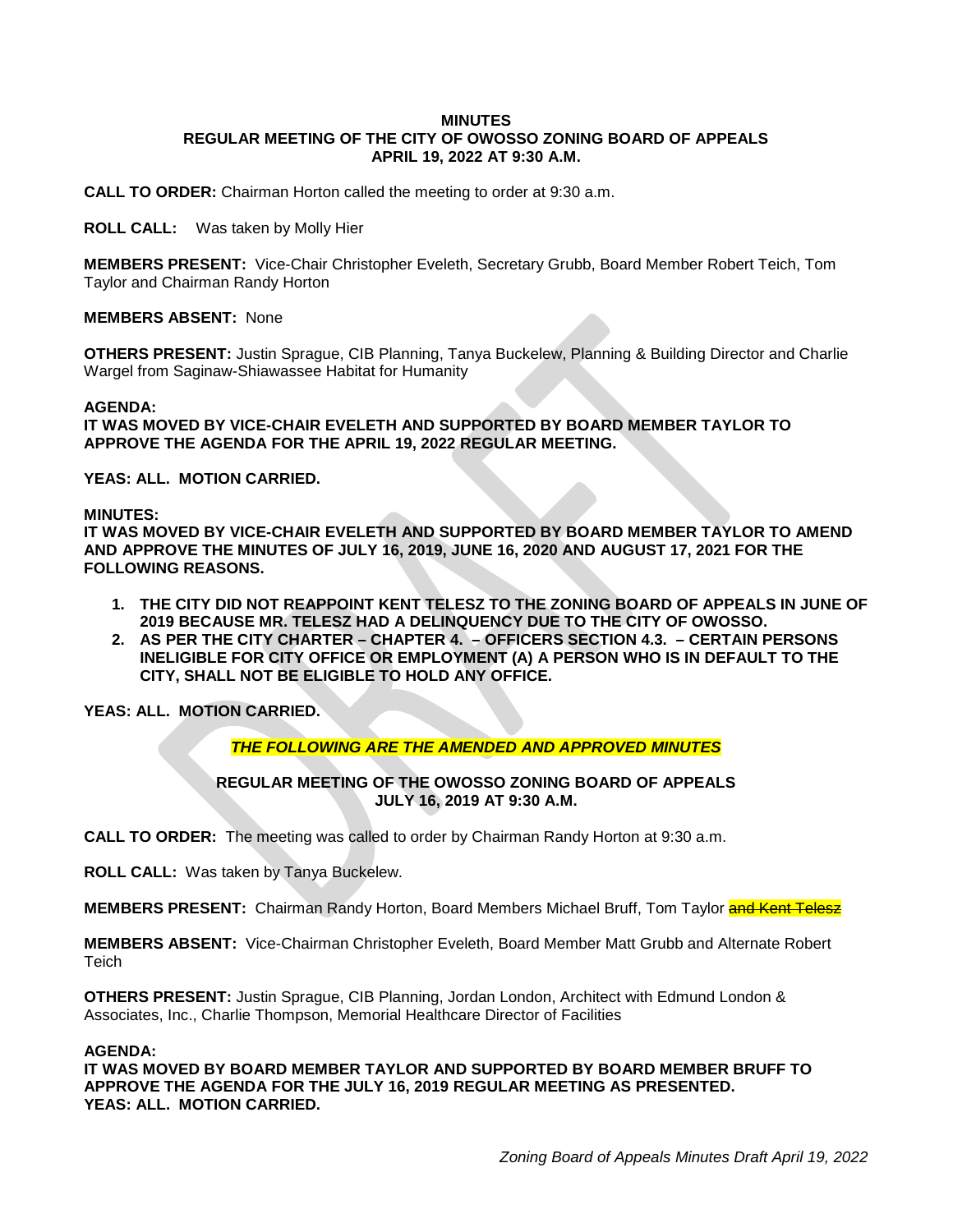# **MINUTES: THIS ITEM WAS TABLED UNTIL THE NEXT MEETING TO ALLOW FOR REVIEW**

# **CONFLICT OF INTEREST:**

Board Member Bruff received the zoning variance notice due to him living within 300' of the proposed building. Mr. Bruff brought this up as to assure there was not a conflict of interest in regards to him voting on the variances. He is not in conflict as there is neither a financial conflict nor a personal benefit the Mr. Bruff would receive. Chairman Horton, Board Members Taylor **and Telesz** have agreed there is not a conflict of interest.

**OLD BUSINESS: -** None

# **NEW BUSINESS/PUBLIC HEARINGS:**

**APPLICANT:** MEMORIAL HEALTH CARE **LOCATION OF APPEAL:** 826 W KING STREET, Owosso, MI 48867 050-310-000-006-00, 050-310-000-007-00, 050-310-000-008-00, 050-310-000-009-00, 050-310-003-001-00, 050-310-003-002-00, 050-310-003-003-00, 050-310-001-015-00, 050-310-001-016-00, 050-310-001-017-00, 050-310-001-001-00, 050-310-001-002-00, 050-310-001-003-00, 050-310-001-004-00 **PROPERTY ZONING:** R-1, ONE-FAMILY RESIDENTIAL and OS-1, OFFICE SERVICE

THE APPLICANT IS SEEKING VARIANCES TO ALLOW THE ADDITION OF A NEURO/ORTHO/WELLNESS CENTER:

# **VARIANCE REQUEST #1:**

THE BUILDING HEIGHT OF 43'4" EXCEEDS THE MAXIMUM HEIGHT OF 35 FEET, PERMITTED BY *SECTION 38-351, SCHEDULE LIMITING HEIGHT, BULK, DENSITY, AND AREA BY ZONING DISTRICT*

# **VARIANCE REQUEST #2:**

A VARIANCE TO PERMIT A PARKING LOT SETBACK OF 25 FEET WHERE *SECTION 38(43)(9)(D) OFF-STREET PARKING* REQUIRES OFF-STREET PARKING LOTS TO BE SET BACK 50 FEET FROM LOCAL STREETS.

THE CITY OF OWOSSO MUNICIPAL CODE REQUIRES APPROVAL OF DIMENSIONAL VARIANCES FROM THE ZONING BOARD OF APPEALS.

Jordan London presented the plans for the proposed building. He presented each of the 3 floors, noting the 3<sup>rd</sup> floor use on the south side of the building would be a running track and the  $3<sup>rd</sup>$  floor to the north would be for future medical offices.

Justin Sprague explained why the variances would be needed. Originally, the proposal was going to proceed with a Planned Unit Development (PUD), but with the PUD being a long process, it was decided to go for the 2 variances as the process would move along at a faster pace. The Planning Commission made the decision to add landscaping as opposed to a mason wall.

Chairman Horton opened the Public Hearing and the following spoke:

# **1. Marv Sanders, 916 Ada Street, asked about the parking and the survey stakes that are currently present.**

*Response: The property was recently surveyed and the parking lot (if variance is approved) would not begin until 25' setback from the property stakes/property line. The landscape buffer would encompass the area between the parking lot and the property line.*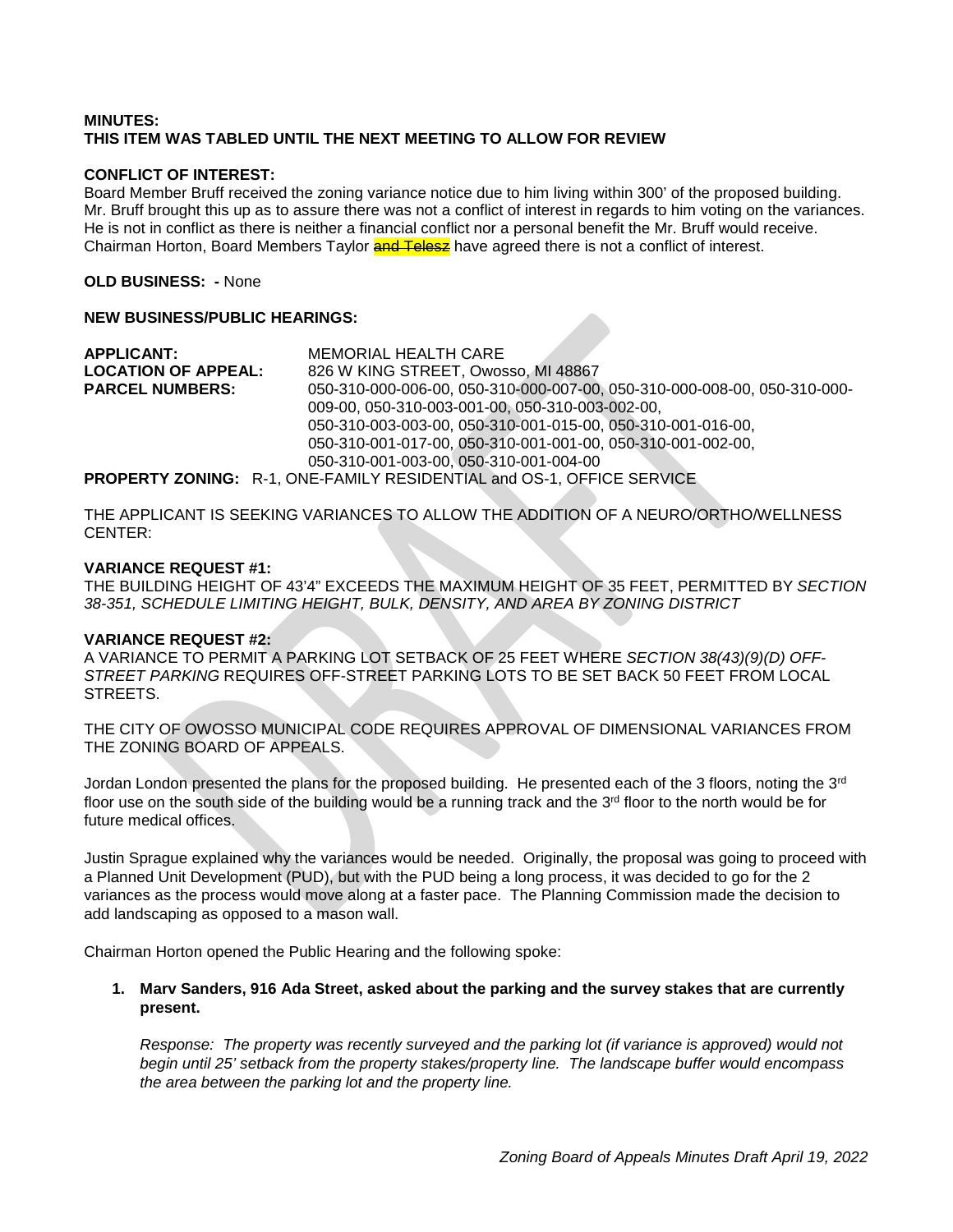**2. Tom Koenig, 1000 Ada Street, asked about the landscaping.**

*Response: Additional discussion regarding the landscape buffer continued. The buffer is meant for the new parking lot as there are already trees planted along the existing parking area.*

**3. Karen Harris, 900 Campbell Drive, asked about adding landscaping to the river and the possibility of the light pollution increasing on the neighboring homes. Also asked if there would be any vehicle entry off of Jennett Street and Ada Street.**

*Response: There is not an intention to add in additional landscaping to the river. The light pollution would increase and the hospital will make every effort for it to be a minimal impact on the neighbors. There will not be entry to the hospital from Jennett nor Ada Street.*

**4. Sherry Elwell, 1018 Ada Street, asked why the 25' variance is needed for parking.**

*Response: The variance for parking is part of the Mater Plan and future development for the hospital. In addition, this is part of the reconfiguration of the parking lot to allow for more spaces.*

**5. John Smith, 910 Ada Street, asked the parking lot and hill area across the street from his house and if the Consumers Energy gas lines would be affected again and disrupt his front yard area.**

*Response: The hill area would not be affected by the new parking lot. The hospital has a direct contact with Consumers Energy and any concerns regarding the gas lines will be addressed accordingly.*

**6. Barbara Perkovic, 713 Pine Street, lives behind the old Sunoco station that is now demolished and asked about what additional homes were going to be demolished on her block.**

*Response: The 2 homes adjacent to the former Sunoco building are being demolished – 1 faces King Street and the other faces 52. At this time, nothing is planned for this area. Future development could possibly include parking.*

# **FINDINGS OF FACT AND CONCLUSIONS**

**UPON MOTION OF BOARD MEMBER TELESZ BRUFF, SECONDED BY BOARD MEMBER TAYLOR**, the following findings, conclusions, decisions, and conditions were adopted by the Board as its decision on Variance Request #1. The applicant **does** meet the applicable nine (9) facts of findings:

- **1. Basic Conditions.** In order to qualify for a variance, the applicant must show that a variance:
	- *a. Will not be contrary to the public interest or to the intent and purpose of this chapter;*

**Review Comment.** The variance will not be contrary to the public interest or to the intent of the ordinance. The request for additional height to allow a third story is consistent with existing buildings on the campus as the hospital itself has a building five (5) stories in height**.** The reduced parking lot setback still provides ample room for a landscape buffer to shield the parked cars, meeting the intent of the requirement. Standard met.

b. Shall not permit the establishment within a district of any use which is not permitted by right within that zone district, or any use or dimensional variance for which a conditional use permit or a temporary use permit *is required*;

**Review Comment**. The use is permitted by right. Standard met.

*c. Is one that is unique and not shared with other property owners;*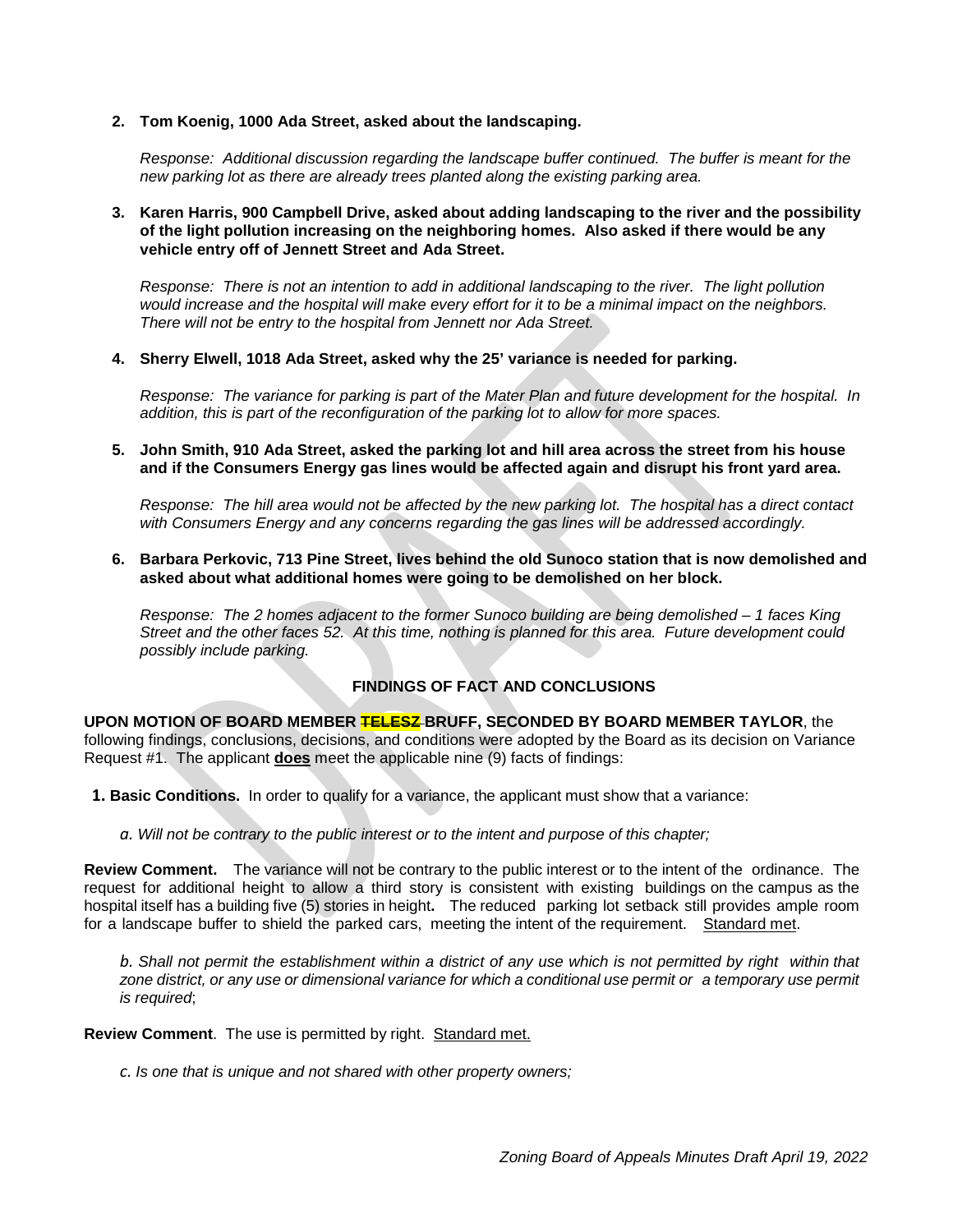**Review Comment.** The Memorial Heath Care campus is an established facility with limited expansion opportunities. Surrounding properties are residential and professional offices, many of which are medical-related. The situation is unique to the healthcare campus. Standard met.

*d. Will relate only to property that is under control of the applicant;*

**Review Comment.** This request relates only to the property under the control of the applicant. Standard met.

*e. Is applicable whether compliance with the strict letter of the restrictions governing area, setbacks, frontage, height, bulk or density would unreasonably prevent the owner from using the property for a permitted purpose or would render conformity with such restrictions unnecessarily burdensome;*

**Review Comment.** Compliance with the strict letter of the regulations would prevent the applicant from providing the required number of parking spaces to support the facility. Compliance with the strict letter of the height regulations would prevent the applicant from constructing a three story building and therefore reducing the needed square footage needed to provide the new centers. Standard met.

*f. Was not created by action of the applicant (i.e. that it was not self-created);*

**Review Comment.** The need for the variance was not created by the applicant but rather it is due to its established location. Standard met.

q. Will not impair an adequate supply of light and air to adjacent property or unreasonably increase the *congestion of public streets or increase the danger of fire or endanger the public safety;*

**Review Comment.** The height increase and reduced parking lot setback will not be impair the adequate supply of light and air to adjacent properties or increase the congestion of public streets or increase the danger of fire or endanger the public safety. Standard met.

*h. Will not cause a substantial adverse effect upon property values in the immediate vicinity or in the district in which the property of the applicant is located;*

**Review Comment.** The proposed height and parking lot setback reduction will not be detrimental to the adjacent property or the surrounding area. Standard met.

i. Is applicable whether a grant of the variance applied for would do substantial justice to the applicant as well as to other property owners in the area, or whether a lesser relaxation than that applied for would give *substantial relief to the owner of the property involved and be more consistent with justice to other property owners.*

**Review Comment**. An increase in height and encroachment into the front yard setback will not be detrimental to the adjacent property or the surrounding area. Without the requested variances, the applicant is not able to construct the building will all its proposed centers.

**2.** *Special conditions.* When all of the foregoing basic conditions can be satisfied, a variance may be granted when any one (1) of the following special conditions can be clearly demonstrated:

- a. Where there are practical difficulties or unnecessary hardships which prevent carrying out the strict letter of *this chapter. These hardships or difficulties shall not be deemed economic, but shall be evaluated in terms of the use of a particular parcel of land; OR*
- *b. Where there are exceptional or extraordinary circumstances or physical conditions such as narrowness,* shallowness, shape, or topography of the property involved, or to the intended use of the property, that do not *generally apply to other property or uses in the same zoning district; OR*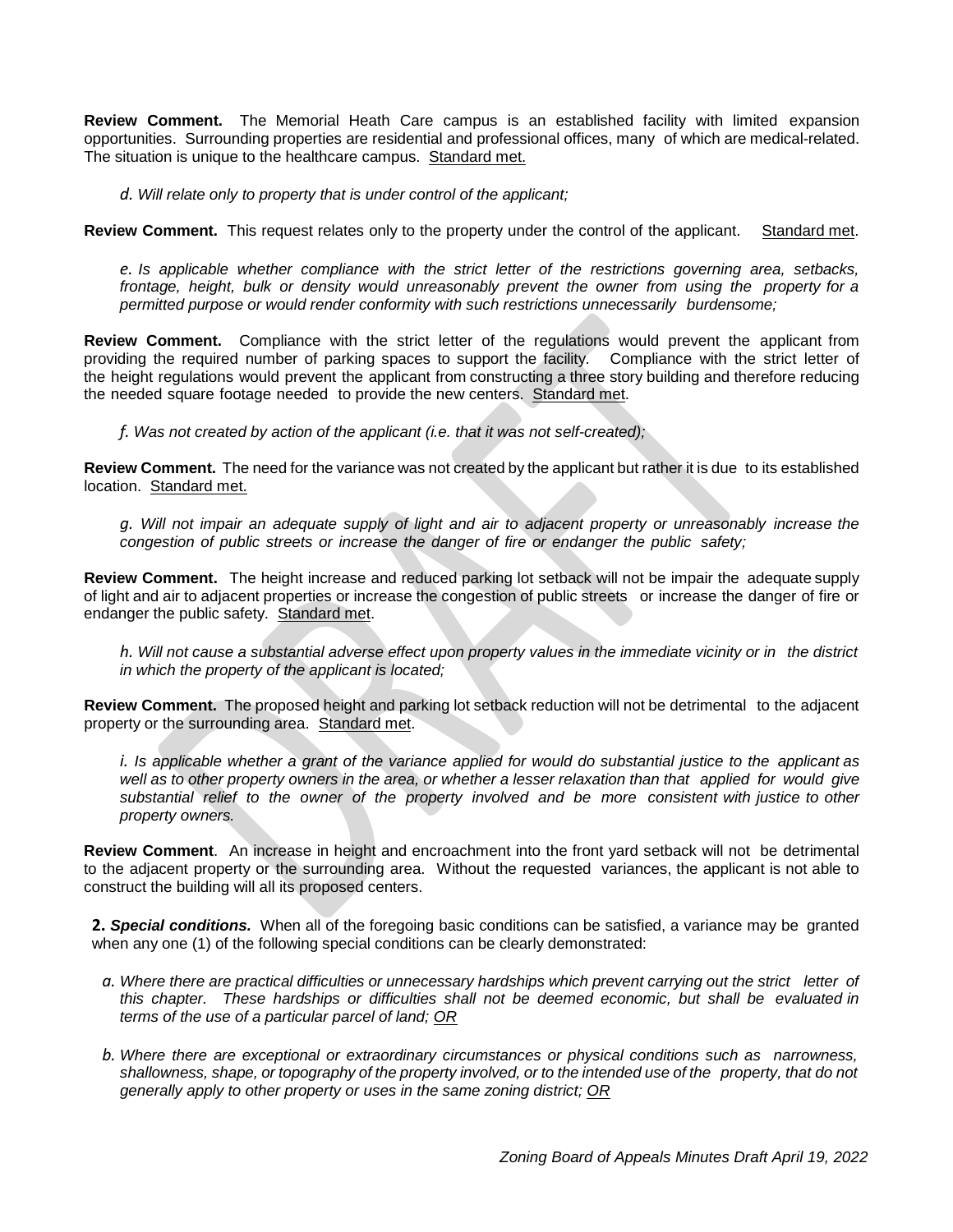*c. Where such variation is necessary for the preservation of a substantial property right possessed by other properties in the same zoning district.*

#### **Review Comment.**

*(b) In order for Memorial Health Care to provide additional care in Neuro, Orthopedic, and Wellness areas, the requested variances are necessary to construct the building. The campus has a limited amount of property to expand their facilities. Acquiring additional land for parking expansion and future construction is not* feasible. Memorial Health Care is an established facility and at one point was permitted to construct a 5story building. Should the height variance not be approved, the applicant may be forced to use more ground floor area to expand the footprint of the facility, thereby increasing the lot coverage on the lot and limiting *future expansion and growth (new buildings providing additional services). The intended use of the property as a health care campus does not apply to other properties in the same zoning district--the campus-style development is unique to the City.*

*The Variance Request #1 for an 8' 4" high dimensional variance is approved to allow the height of the building to be constructed at 43'4" instead of the maximum height of 35'.*

*The variance was approved based on all aspects of the plans and descriptions submitted. The structure, use or activity shall be constructed or carried on in accordance with the plans and/or description provided by the Applicant. All aspects of construction shall be in compliance with the plan submitted, regardless of whether a variance was sought or necessary for certain dimensional or other aspects of the plan.* 

*Any variance granted by the Zoning Board of Appeals shall not be valid after a period of six (6) months from the date granted unless the owner shall have taken substantial steps, as determined by the Board, in implementing the variance granted by the Board." Sec. 38 504(c) 2. i. ii., Chapter 38, of the City of Owosso Zoning Ordinance.*

**The above findings, conclusions and decision were adopted by a roll call vote as follows:** 

**AYES: BOARD MEMBERS BRUFF, TAYLOR, TELESZ AND CHAIRMAN HORTON NAYS: NONE**

# **FINDINGS OF FACT AND CONCLUSIONS**

**UPON MOTION OF BOARD MEMBER TAYLOR, SECONDED BY BOARD MEMBER TELESZ BRUFF**, the following findings, conclusions, decisions, and conditions were adopted by the Board as its decision on Variance Request #2. The applicant **does** meet the applicable nine (9) facts of findings:

**3. Basic Conditions.** In order to qualify for a variance, the applicant must show that a variance:

*a. Will not be contrary to the public interest or to the intent and purpose of this chapter;*

**Review Comment.** The variance will not be contrary to the public interest or to the intent of the ordinance. The request for additional height to allow a third story is consistent with existing buildings on the campus as the hospital itself has a building five (5) stories in height**.** The reduced parking lot setback still provides ample room for a landscape buffer to shield the parked cars, meeting the intent of the requirement. Standard met.

b. Shall not permit the establishment within a district of any use which is not permitted by right within that zone district, or any use or dimensional variance for which a conditional use permit or a temporary use permit *is required*;

**Review Comment**. The use is permitted by right. Standard met.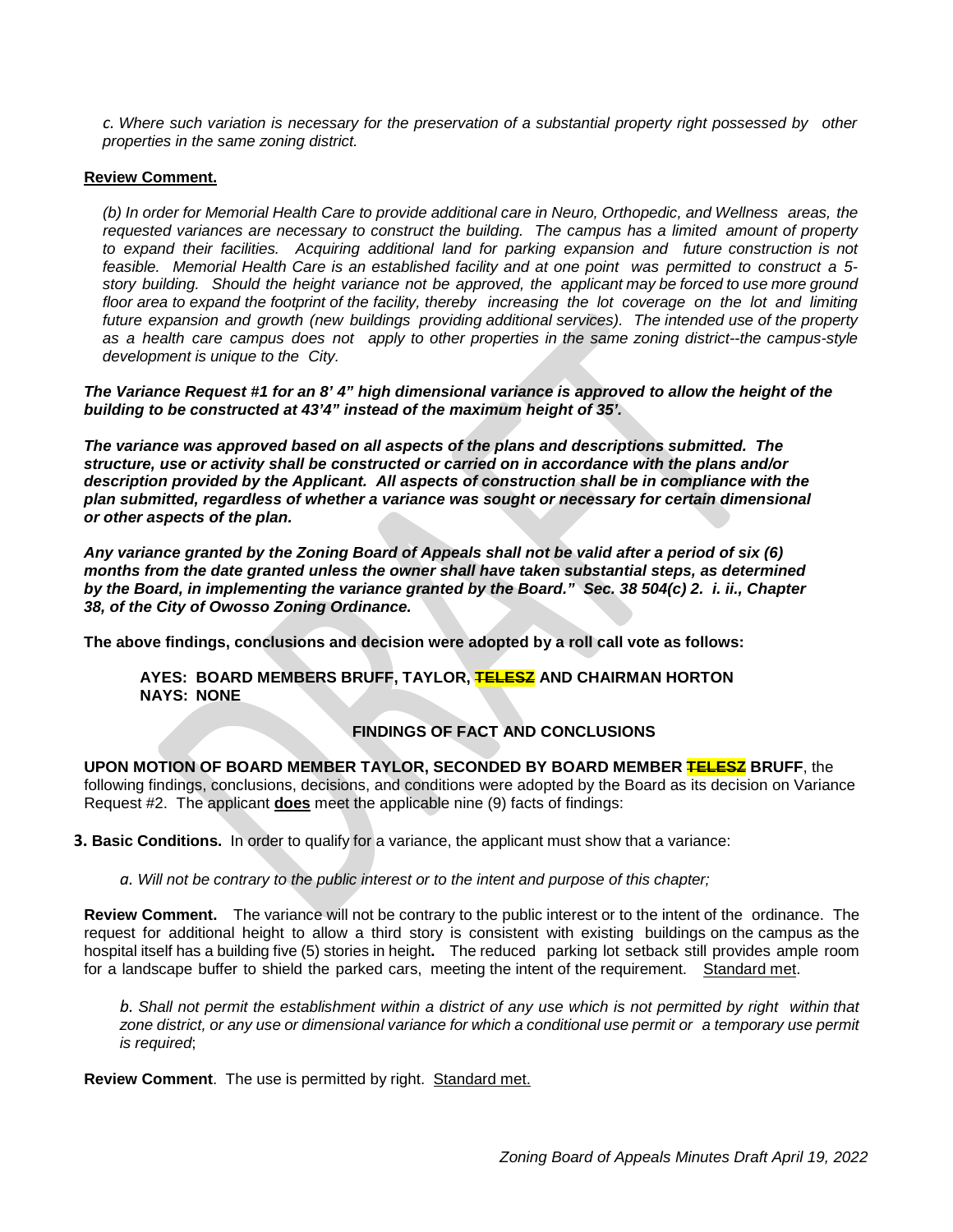*c. Is one that is unique and not shared with other property owners;*

**Review Comment.** The Memorial Heath Care campus is an established facility with limited expansion opportunities. Surrounding properties are residential and professional offices, many of which are medical-related. The situation is unique to the healthcare campus. Standard met.

*d. Will relate only to property that is under control of the applicant;*

**Review Comment.** This request relates only to the property under the control of the applicant. Standard met.

*e. Is applicable whether compliance with the strict letter of the restrictions governing area, setbacks, frontage, height, bulk or density would unreasonably prevent the owner from using the property for a permitted purpose or would render conformity with such restrictions unnecessarily burdensome;*

**Review Comment.** Compliance with the strict letter of the regulations would prevent the applicant from providing the required number of parking spaces to support the facility. Compliance with the strict letter of the height regulations would prevent the applicant from constructing a three story building and therefore reducing the needed square footage needed to provide the new centers. Standard met.

*f. Was not created by action of the applicant (i.e. that it was not self-created);*

**Review Comment.** The need for the variance was not created by the applicant but rather it is due to its established location. Standard met.

q. Will not impair an adequate supply of light and air to adjacent property or unreasonably increase the *congestion of public streets or increase the danger of fire or endanger the public safety;*

**Review Comment.** The height increase and reduced parking lot setback will not be impair the adequate supply of light and air to adjacent properties or increase the congestion of public streets or increase the danger of fire or endanger the public safety. Standard met.

*h. Will not cause a substantial adverse effect upon property values in the immediate vicinity or in the district in which the property of the applicant is located;*

**Review Comment.** The proposed height and parking lot setback reduction will not be detrimental to the adjacent property or the surrounding area. Standard met.

i. Is applicable whether a grant of the variance applied for would do substantial justice to the applicant as well as to other property owners in the area, or whether a lesser relaxation than that applied for would give *substantial relief to the owner of the property involved and be more consistent with justice to other property owners.*

**Review Comment**. An increase in height and encroachment into the front yard setback will not be detrimental to the adjacent property or the surrounding area. Without the requested variances, the applicant is not able to construct the building will all its proposed centers.

- **4.** *Special conditions.* When all of the foregoing basic conditions can be satisfied, a variance may be granted when any one (1) of the following special conditions can be clearly demonstrated:
	- a. Where there are practical difficulties or unnecessary hardships which prevent carrying out the strict letter of *this chapter. These hardships or difficulties shall not be deemed economic, but shall be evaluated in terms of the use of a particular parcel of land; OR*

*b. Where there are exceptional or extraordinary circumstances or physical conditions such as narrowness,*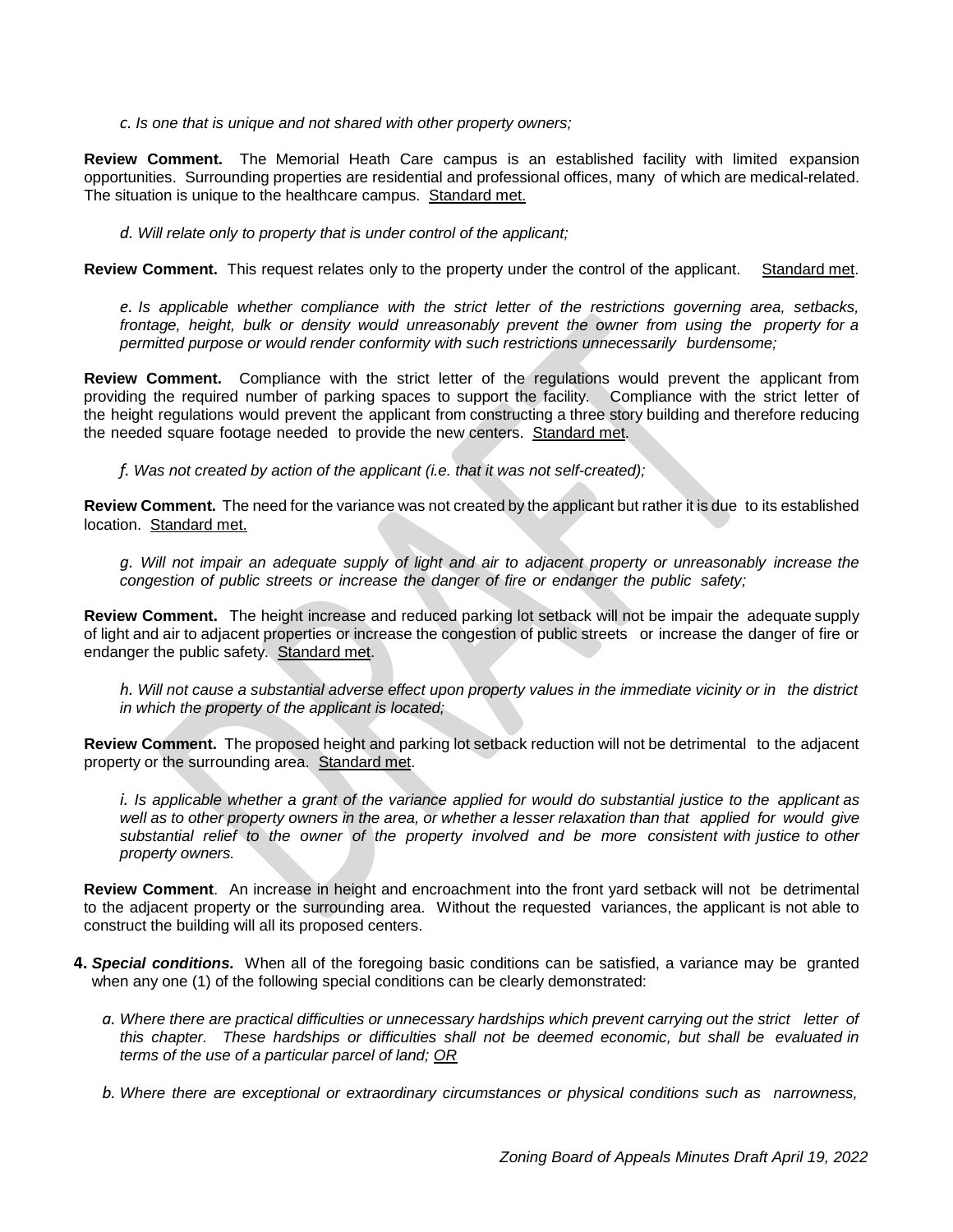shallowness, shape, or topography of the property involved, or to the intended use of the property, that do not *generally apply to other property or uses in the same zoning district; OR*

*c. Where such variation is necessary for the preservation of a substantial property right possessed by other properties in the same zoning district.*

# **Review Comment.**

*(b) In order for Memorial Health Care to provide additional care in Neuro, Orthopedic, and Wellness areas, the requested variances are necessary to construct the building. The campus has a limited amount of property to expand their facilities. Acquiring additional land for parking expansion and future construction is not* feasible. Memorial Health Care is an established facility and at one point was permitted to construct a 5story building. Should the height variance not be approved, the applicant may be forced to use more ground floor area to expand the footprint of the facility, thereby increasing the lot coverage on the lot and limiting *future expansion and growth (new buildings providing additional services). The intended use of the property as a health care campus does not apply to other properties in the same zoning district--the campus-style development is unique to the City.*

*The Variance Request #2 for the parking lot to be setback 25' from the property line instead of the required 50' setback is approved.*

*The variance was approved based on all aspects of the plans and descriptions submitted. The structure, use or activity shall be constructed or carried on in accordance with the plans and/or description provided by the Applicant. All aspects of construction shall be in compliance with the plan submitted, regardless of whether a variance was sought or necessary for certain dimensional or other aspects of the plan.* 

*Any variance granted by the Zoning Board of Appeals shall not be valid after a period of six (6) months from the date granted unless the owner shall have taken substantial steps, as determined by the Board, in implementing the variance granted by the Board.*" Sec. 38 504(c) 2. *i. ii., Chapter 38, of the City of Owosso Zoning Ordinance.*

**The above findings, conclusions and decision were adopted by a 3 – 1 roll call vote as follows:** 

**AYES: BOARD MEMBERS BRUFF, TAYLOR AND CHAIRMAN HORTON NAYS: BOARD MEMBER TELESZ NONE**

OTHER BOARD BUSINESS: None

PUBLIC COMMENTS AND COMMUNICATIONS: None

# **ADJOURNMENT:**

**MOTION BY BOARD MEMBER TELESZ BRUFF AND SUPPORTED BY BOARD MEMBER TAYLOR TO ADJOURN AT 10:35 A.M. UNTIL THE NEXT REGULARLY SCHEDULED MEETING ON TUESDAY, AUGUST 20, 2019, IF ANY REQUESTS ARE RECEIVED.**

**YEAS: ALL. MOTION CARRIED.**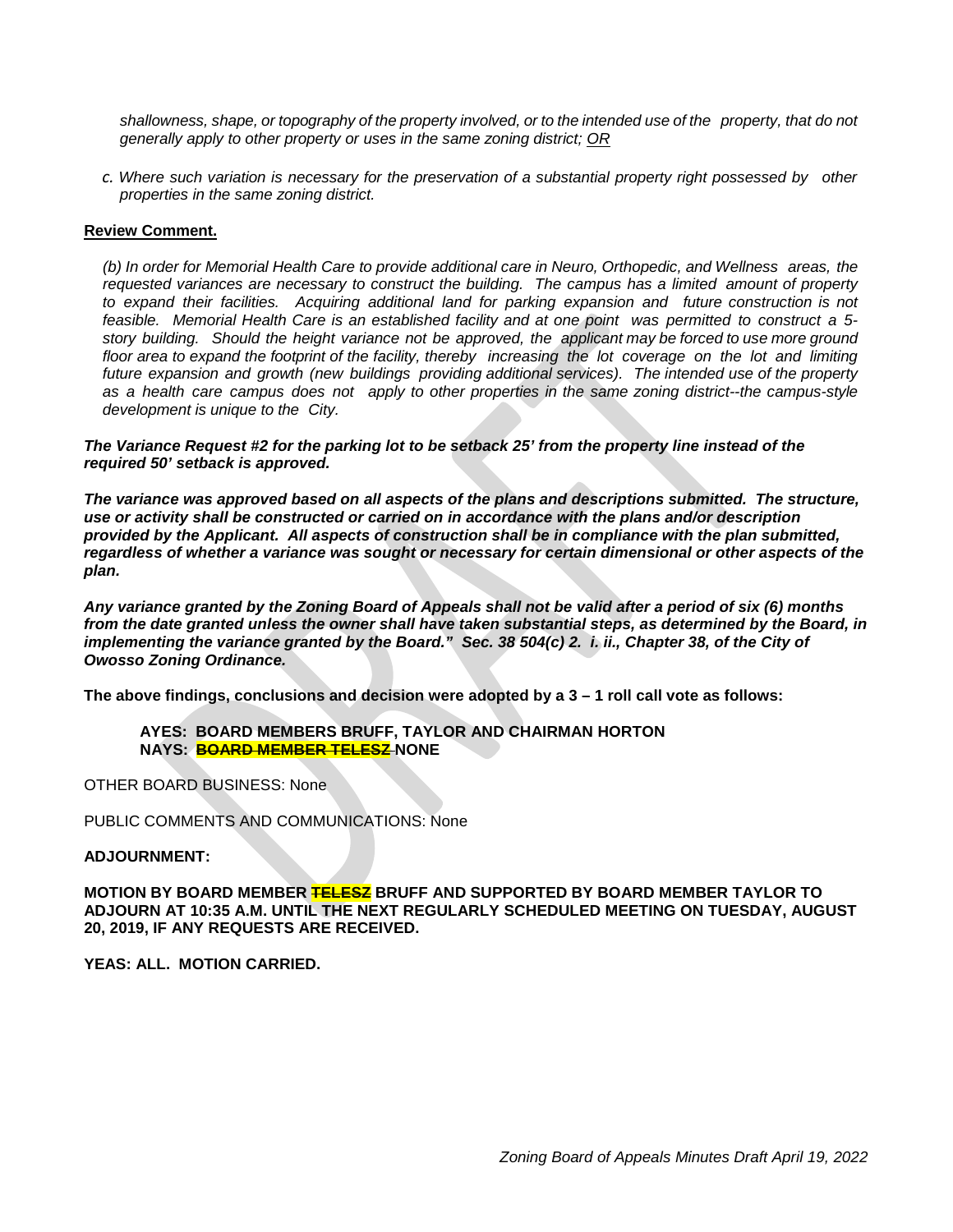# **REGULAR MEETING OF THE OWOSSO ZONING BOARD OF APPEALS JUNE 16, 2020 AT 9:30 A.M. VIRTUAL MEETING**

**CALL TO ORDER:** The meeting was called to order by City Manager Nathan Henne at 9:35 a.m.

**ROLL CALL:** Was taken by Tanya Buckelew.

**MEMBERS PRESENT:** Chairman Randy Horton (joined meeting at 9:41 a.m.), Board Members Michael Bruff, Robert Teich and Kent Telesz

**MEMBERS ABSENT:** Vice-Chairman Christopher Eveleth, Board Member Matt Grubb and Tom Taylor

**OTHERS PRESENT:** Justin Sprague, CIB Planning,

**AGENDA:** 

**IT WAS MOVED BY BOARD MEMBER BRUFF AND SUPPORTED BY BOARD MEMBER TELESZ TEICH TO APPROVE THE AGENDA FOR THE JUNE 16, 2020 REGULAR MEETING WITH THE ADDITION OF APPROVAL OF MINUTES OF MAY 21, 2019. YEAS: ALL. MOTION CARRIED.**

#### **MINUTES:**

**IT WAS MOVED BY BOARD MEMBER TELESZ TEICH AND SUPPORTED BY BOARD MEMBER BRUFF TO APPROVE THE MINUTES OF MAY 21, 2019 AS PRESENTED. YEAS: ALL. MOTION CARRIED.**

**IT WAS MOVED BY BOARD MEMBER TELESZ TEICH AND SUPPORTED BY BOARD MEMBER BRUFF TO APPROVE THE MINUTES OF JULY 16, 2019 AS PRESENTED. YEAS: ALL. MOTION CARRIED.**

**OLD BUSINESS: -** None

# **NEW BUSINESS/PUBLIC HEARINGS:**

| 1. APPLICANT:              | <b>ALLAN MARTIN</b>                                          |
|----------------------------|--------------------------------------------------------------|
| <b>LOCATION OF APPEAL:</b> | 615 N PARK STREET. Owosso, MI 48867                          |
| <b>PARCEL NUMBER:</b>      | 050-470-032-005-00                                           |
|                            | <b>PROPERTY ZONING: R-2, TWO-FAMILY RESIDENTIAL DISTRICT</b> |
| CASE #:                    | P2020-007                                                    |

The applicant is seeking variances to allow the replacement of current garage with new 26' X 26' – 2 stall garage height of 18' 10" and location of 2' 4" from side yard lot line and 2' 7" from rear yard lot line.

# **VARIANCE REQUEST #1 – Height of Structure:**

A variance to permit the building height of 18' 10" that exceeds the maximum height permitted by *Section 38-379, Accessory Buildings (5) No detached accessory building in R-1, R-2, RT-1, RM-1, RM-2, OS-1, B-1 and P-1 districts shall exceed one (1) story or fourteen (14) feet in height.*

# **VARIANCE REQUEST #2 – Location from Side and Rear Lot Lines:**

A variance to permit the setbacks of 2' 4" from side yard lot line and 2' 7" from rear yard lot line that is less than permitted by *Section 38-379, Accessory Buildings (4) No detached accessory building shall be located closer that ten (10) feet to any main building nor shall it be located closer than three (3) feet to any side or rear lot line*

Justin Sprague, CIB Planning, discussed the details of this request. **PUBLIC HEARING 9:50 – 10 a.m.:** No comments were received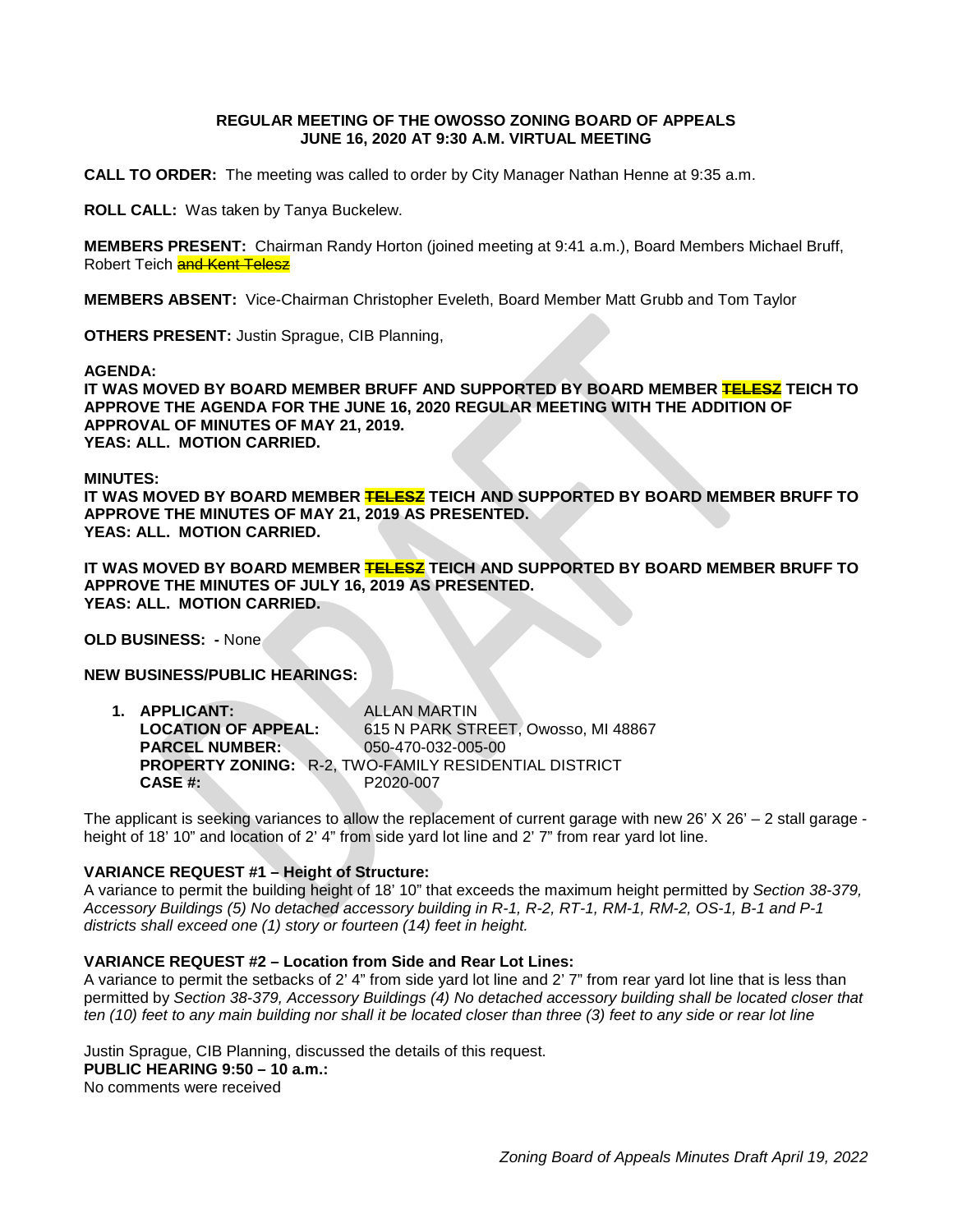**After discussion between board members, city planner and property owner the following motions were made:**

# **VARIANCE REQUEST #1:**

**UPON MOTION OF BOARD MEMBER TEICH, SECONDED BY BOARD MEMBER BRUFF**, the following findings, conclusions, decisions, and conditions were adopted by the Board as its decision on Variance Request #1. The applicant **does** meet the applicable nine (9) facts of findings:

Dimensional and non-use variances are regulated under *Section 38-504(3)* of the Zoning Ordinance. The board shall have the power to authorize, upon appeal, specific variances from such requirements as lot area and width regulations, building height and bulk regulations, yard and depth regulations, signs and off-street parking and loading space requirements, provided all of the basic conditions listed below and any one (1) of the special conditions listed thereafter can be satisfied:

1. *Will not be contrary to the public interest or the intent and purpose of this chapter.*

2. *Shall not permit the establishment within a district of any use which is not permitted by right within that zone district, or any use or dimensional variance for which a conditional use permit or a temporary use permit is required.*

# **Review Comment: The use is a permitted accessory use within the R-1 District.**

3. *Is one that is unique and not shared by others.*

**Review Comment: This condition is applied across the community and is not unique to this property.** 

4. *Will relate only to the property that is under control of the applicant.*

# **Review Comment: The variance will only relate to the property under the control of the applicant.**

5. *Is applicable whether compliance with the strict letter of the restrictions governing area, setbacks, frontage, height, bulk or density would unreasonably prevent the owner from using the property for a permitted purpose or would render conformity with such restrictions unnecessarily burdensome.*

# **Review Comment: The strict letter of the law will not prevent the owner of the property from reasonably using the property, and it would not be unnecessarily burdensome to comply.**

6. *Was not created by action of the applicant (i.e. that it was not self-created).*

# **Review Comment: it is clear that a number of additional garages in the area appear to be over the 14-foot required height.**

*7. Will not impair an adequate supply of light and air to adjacent property or unreasonably increase congestion of public streets or increase the danger of fire or endanger the public safety.*

# **Review Comment: The variance would not impair the supply of light or air to adjacent properties, create unreasonable congestion or endanger the public.**

*8. Will not cause a substantial adverse effect upon property values in the immediate vicinity or in the district which the property of the applicant is located.* 

# **Review Comment: The variance would not impact property values in the immediate vicinity.**

*9. Is applicable whether a grant of the variance would be applied for would do substantial justice to the applicant as well as to other property owners in the area, or whether a lesser relaxation than that applied for would give substantial relief to the owner of the property involved and be more consistent with justice to other property owners.*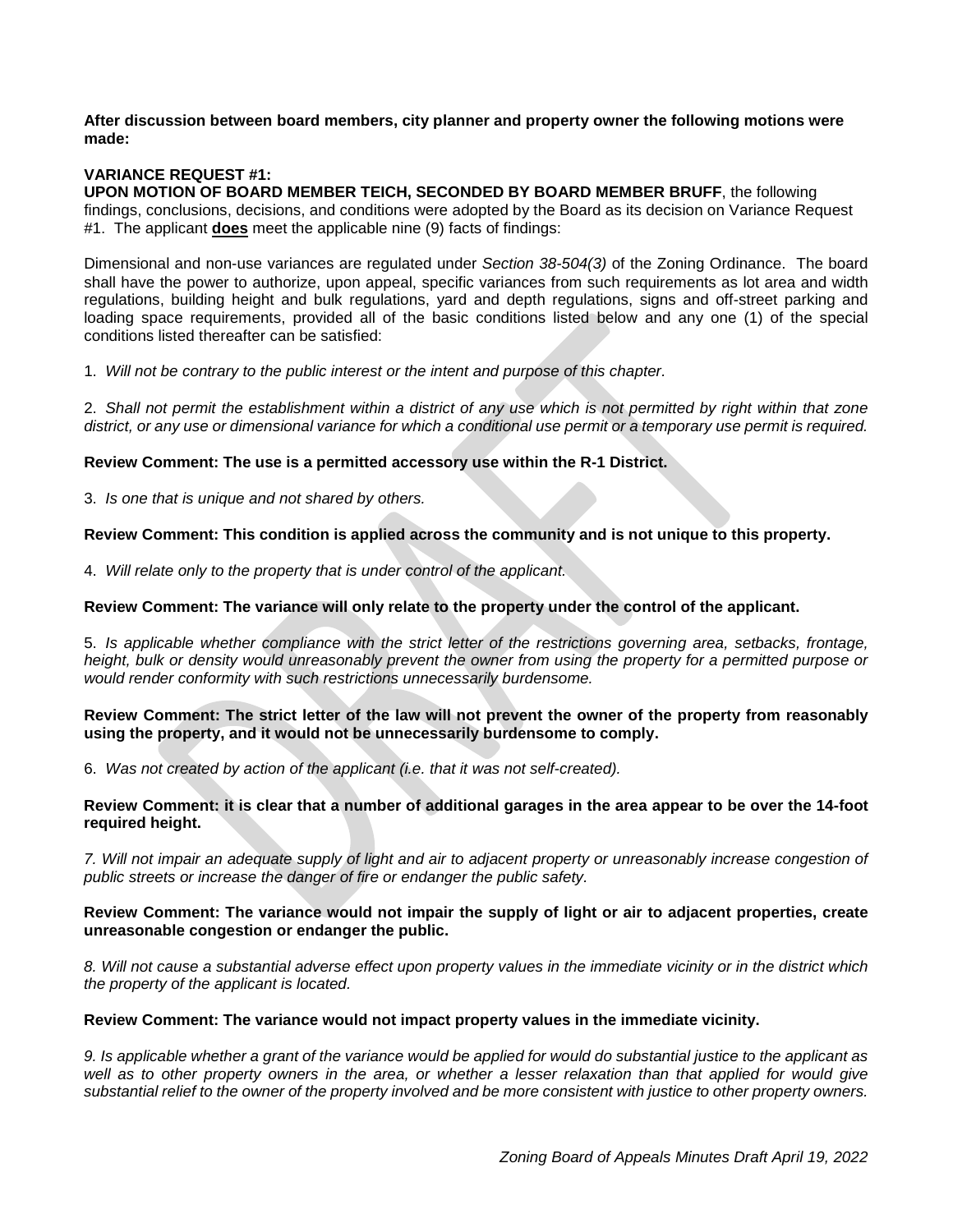**Review Comment: Applying a lesser variance would possibly provide justice to the property owner, however other properties in the area have the same conditions with their accessory structures having heights above 14-feet.** 

**Special Conditions - When all of the foregoing basic conditions can be satisfied, a variance may be granted when any one (1) of the following special conditions can be clearly demonstrated:**

*1. Where there are practical difficulties or unnecessary hardships which prevent carrying out the strict letter of this chapter. These hardships or difficulties shall not be deemed economic but shall be evaluated in terms of the use of a particular piece of land.* 

**Review Comment: It is our opinion that a practical difficulty or unnecessary hardship would exist by meeting the strict letter of the code.**

*2. Where there are exceptional or extraordinary circumstances or physical conditions such as narrowness,*  shallowness, shape, or topography of the property involved, or to the intended use of the property, that do not *generally apply to other property or uses in the same zoning district.* 

**Review Comment: There appear to be no exceptional or extraordinary circumstances or physical conditions with this property that do not generally apply to other properties in the same district**

*3. Where such variation is necessary for the preservation of a substantial property right possessed by other properties in the same zoning district.*

**Review Comment: The variation would allow the property owner to maintain existing conditions on the property, something that many other properties in the area also maintain.**

After review of the requested variance against the standards of the Michigan Zoning Enabling Act and the City of Owosso Zoning Ordinance, we are of the opinion that the requested variance for **615 N. Park Street to allow an accessory structure have a height that is 4-feet above what is required, be approved,** for the following reasons:

- 1. The reduction would not be contrary to the intent of the ordinance;
- 2. The variance would provide justice shared by other properties in the area;
- 3. A variation is necessary for the preservation of a substantial property right possessed by others in the same district; and

The above findings, conclusions and decision were adopted by a roll call vote as follows:

# **AYES: BOARD MEMBERS BRUFF, TEICH, TELESZ AND CHAIRMAN HORTON NAYS: NONE**

The variance was approved based on all aspects of the plans and descriptions submitted. The structure, use or activity shall be constructed or carried on in accordance with the plans and/or description provided by the Applicant. All aspects of construction shall be in compliance with the plan submitted, regardless of whether a variance was sought or necessary for certain dimensional or other aspects of the plan.

Any variance granted by the Zoning Board of Appeals shall not be valid after a period of six (6) months from the date granted unless the owner shall have taken substantial steps, as determined by the Board, in implementing the variance granted by the Board." Sec. 38 504(c) 2. i. ii., Chapter 38, of the City of Owosso Zoning Ordinance.

# **VARIANCE REQUEST #2:**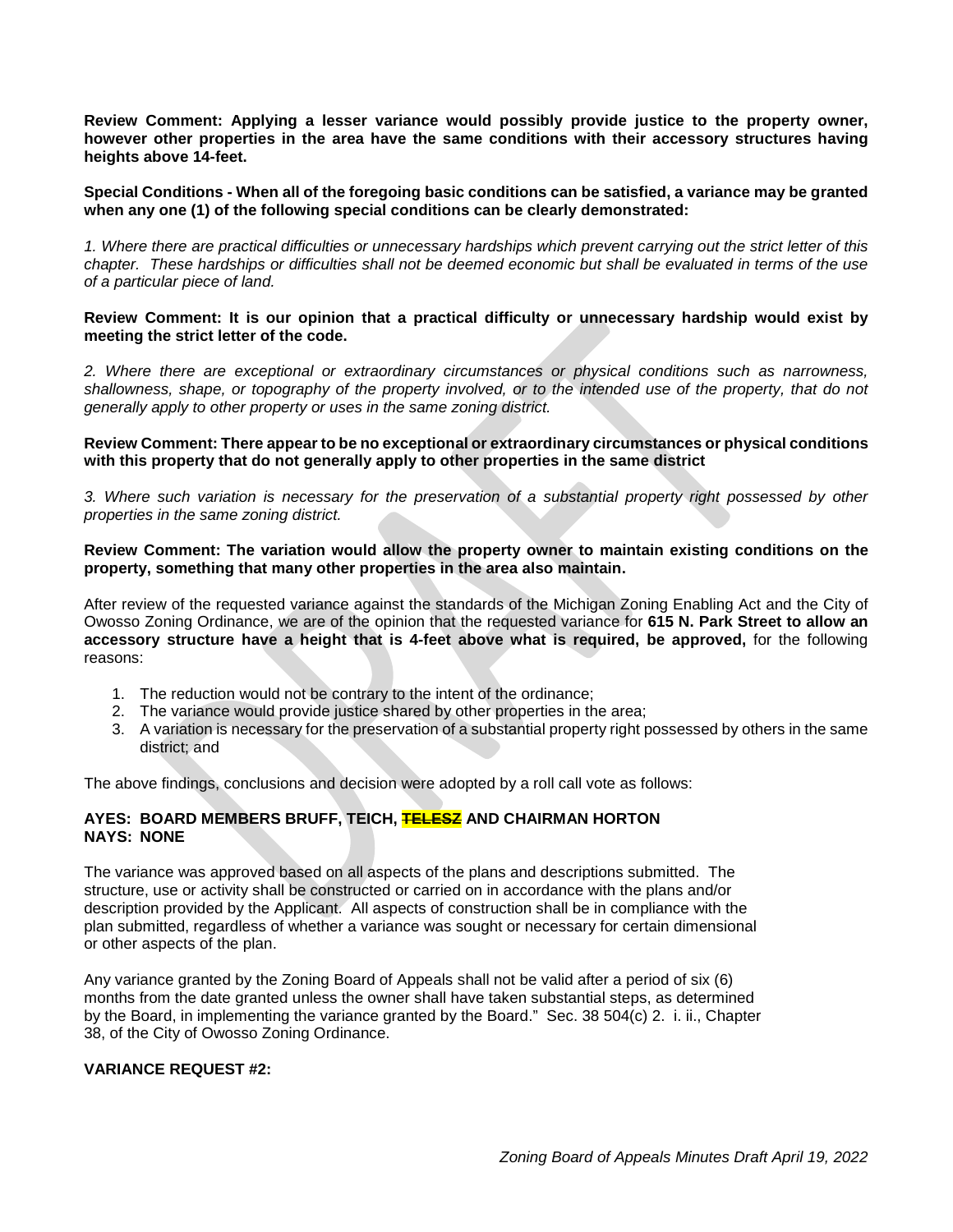**MOTION BY BOARD MEMBER BRUFF, SECONDED BY BOARD MEMBER TELESZ TEICH TO ACCEPT THE WITHDRAW REQUEST FROM PROPERTY OWNER, ALLEN MARTIN FOR THE 3' SETBACK FROM PROPERTY LINES, AS THE STRUCTURE WILL NOW BE AT LEAST 3' AWAY FROM THE SIDE AND REAR LOT LINES.**

**AYES: BOARD MEMBERS BRUFF, TEICH, TELESZ AND CHAIRMAN HORTON NAYS: NONE RCV**

**PARCEL NUMBER:** 050-111-002-012-00<br> **PROPERTY ZONING:** R-1, ONE-FAMILY R **CASE #:** P2020-008

**2. APPLICANT:** GORDON SURETTE/JOSEPH HAMMONTREE **LOCATION OF APPEAL:** 507 GILBERT STREET, Owosso, MI 48867 R-1, ONE-FAMILY RESIDENTIAL DISTRICT

The applicant is seeking a variance to allow the replacement of current attached garage with new 8' X 12' X 9' at peak detached accessory structure. Location – 7' from main structure, 0' from side yard lot line and 1' from rear yard lot line.

# **VARIANCE REQUEST #1 – Location from Main Building and Side/Rear Lot Lines:**

A variance to permit the setbacks of 0' from side yard lot line, 1' from rear yard lot line and 7' from main building that is less than permitted by *Section 38-379, Accessory Buildings (4) No detached accessory building shall be located closer that ten (10) feet to any main building nor shall it be located closer than three (3) feet to any side or rear lot line*

Justin Sprague, CIB Planning, discussed the details of this request.

# **PUBLIC HEARING 10:02 – 10:05 a.m.:**

One comment was received from Janet Walker of 615 E. Oliver Street on June 12, 2020. She was unable to attend the meeting but approves of the request.

**UPON MOTION OF BOARD MEMBER TEICH, SECONDED BY BOARD MEMBER BRUFF**, the following findings, conclusions, decisions, and conditions were adopted by the Board as its decision on Variance Request #1. The applicant **does** meet the applicable nine (9) facts of findings:

Dimensional and non-use variances are regulated under *Section 38-504(3)* of the Zoning Ordinance. The board shall have the power to authorize, upon appeal, specific variances from such requirements as lot area and width regulations, building height and bulk regulations, yard and depth regulations, signs and off-street parking and loading space requirements, provided all of the basic conditions listed below and any one (1) of the special conditions listed thereafter can be satisfied:

1. *Will not be contrary to the public interest or the intent and purpose of this chapter.*

**Review Comment: The intent of the ordinance is to prevent neighbors from erecting unsightly buildings or structures directly on the property line as well as to provide a level of fire safety by keeping a minimum distance of separation from adjacent structures. In this neighborhood, many of the existing structures predate the existing zoning regulations and the majority of accessory structures are located less than 3-feet from existing lot lines. In this case, the applicant is just looking to keep the same footprint as the existing garage and will be locating the shed behind the garage to maintain the existing look and building lines.** 

2. *Shall not permit the establishment within a district of any use which is not permitted by right within that zone district, or any use or dimensional variance for which a conditional use permit or a temporary use permit is required.*

# **Review Comment: The use is a permitted accessory use within the R-1 District.**

3. *Is one that is unique and not shared by others.*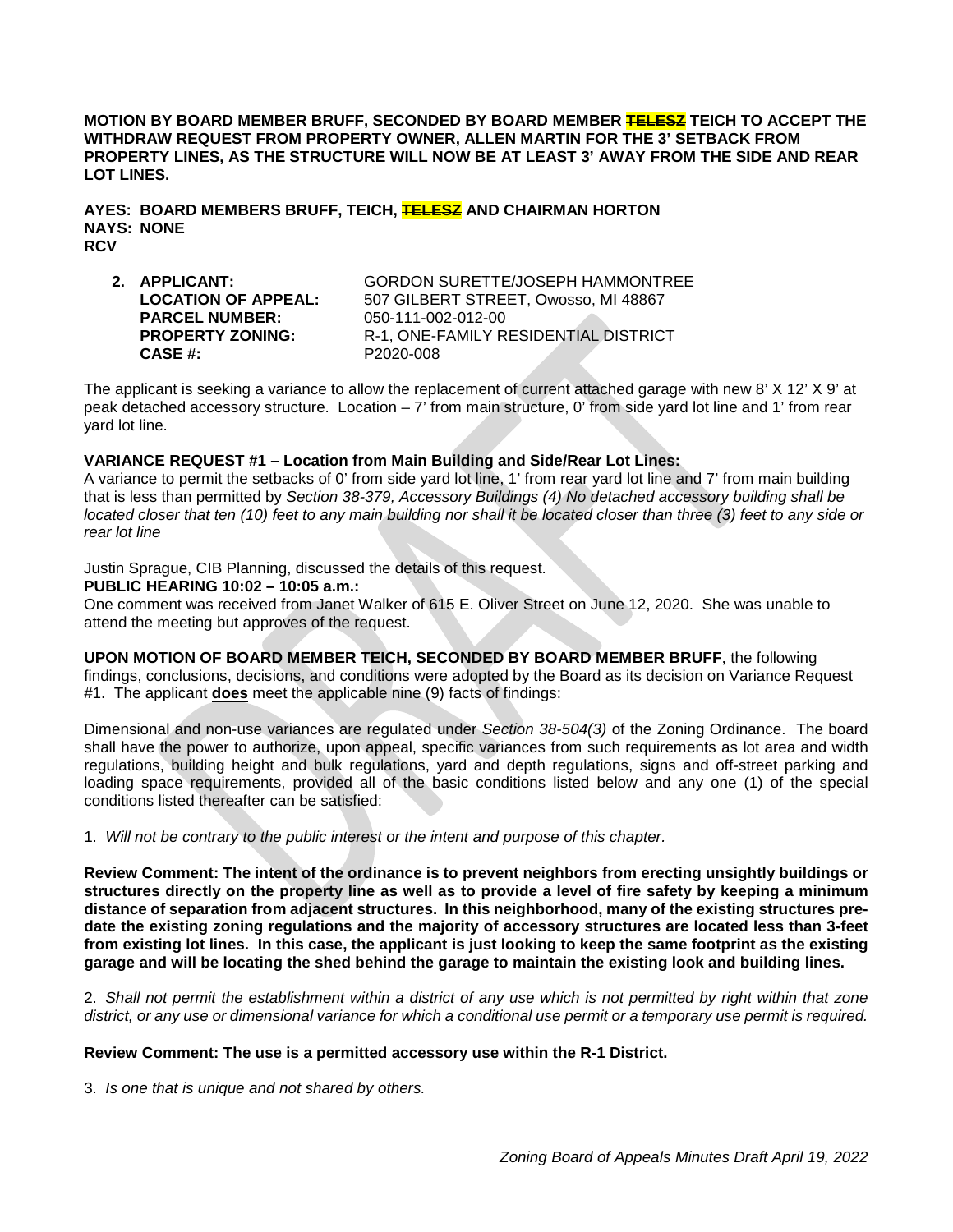# **Review Comment: This condition is applied across the community and is not unique to this property.**

4. *Will relate only to the property that is under control of the applicant.*

# **Review Comment: The variance will only relate to the property under the control of the applicant.**

5. *Is applicable whether compliance with the strict letter of the restrictions governing area, setbacks, frontage, height, bulk or density would unreasonably prevent the owner from using the property for a permitted purpose or would render conformity with such restrictions unnecessarily burdensome.*

**Review Comment: The strict letter of the law will not prevent the owner of the property from reasonably using the property, and it would not be unnecessarily burdensome to comply.**

6. *Was not created by action of the applicant (i.e. that it was not self-created).*

**Review Comment: while the need for the variance is self-created, the owner is only trying to maintain the existing condition on the property which pre-dates the existing ordinance.** 

*7. Will not impair an adequate supply of light and air to adjacent property or unreasonably increase congestion of public streets or increase the danger of fire or endanger the public safety.*

**Review Comment: The variance would not impair the supply of light or air to adjacent properties, create unreasonable congestion or endanger the public. It should be noted though that if the variance is approved, the applicant will need to ensure the building is fire rated and approved by the City Building Official to ensure there will be no fire issues for the adjacent property.**

*8. Will not cause a substantial adverse effect upon property values in the immediate vicinity or in the district which the property of the applicant is located.* 

# **Review Comment: The variance would not impact property values in the immediate vicinity.**

*9. Is applicable whether a grant of the variance would be applied for would do substantial justice to the applicant as well as to other property owners in the area, or whether a lesser relaxation than that applied for would give substantial relief to the owner of the property involved and be more consistent with justice to other property owners.* 

**Review Comment: Applying a lesser variance would possibly provide justice to the property owner, however other properties in the area have the same conditions with their accessory structures being less than 3 feet from adjacent property lines.** 

# **Special Conditions - When all of the foregoing basic conditions can be satisfied, a variance may be granted when any one (1) of the following special conditions can be clearly demonstrated:**

*1. Where there are practical difficulties or unnecessary hardships which prevent carrying out the strict letter of this chapter. These hardships or difficulties shall not be deemed economic but shall be evaluated in terms of the use of a particular piece of land.* 

#### **Review Comment: It is our opinion that a practical difficulty or unnecessary hardship would exist by meeting the strict letter of the code.**

*2. Where there are exceptional or extraordinary circumstances or physical conditions such as narrowness, shallowness, shape, or topography of the property involved, or to the intended use of the property, that do not generally apply to other property or uses in the same zoning district.* 

**Review Comment: There appear to be no exceptional or extraordinary circumstances or physical conditions with this property that do not generally apply to other properties in the same district**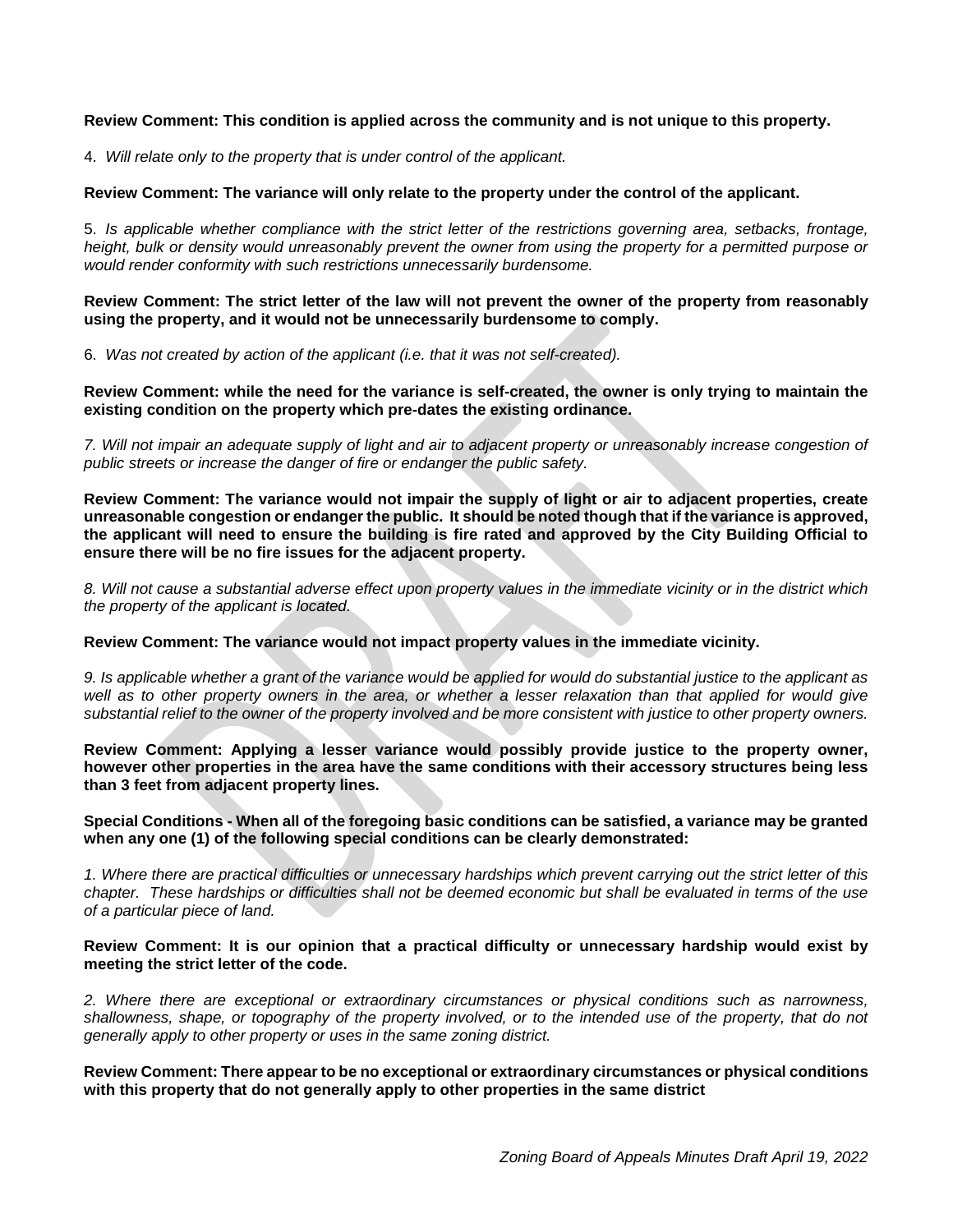*3. Where such variation is necessary for the preservation of a substantial property right possessed by other properties in the same zoning district.*

**Review Comment: The variation would allow the property owner to maintain existing conditions on the property, something that many other properties in the area also maintain.**

# **RECOMMENDATION**

After review of the requested variance against the standards of the Michigan Zoning Enabling Act and the City of Owosso Zoning Ordinance, we are of the opinion that the requested variance for **507 Gilbert Street to allow an accessory structure to be placed less than 3-feet from the adjacent property line be approved,** for the following reasons:

- 1. The reduction would not be contrary to the intent of the ordinance;
- 2. The variance would provide justice shared by other properties in the area;
- 3. A variation is necessary for the preservation of a substantial property right possessed by others in the same district; and
- 4. As a condition of approval, the building official must approve the accessory structure to ensure fire code is met.

**The above findings, conclusions and decision were adopted by a roll call vote as follows:** 

# **AYES: BOARD MEMBERS BRUFF, TEICH, TELESZ AND CHAIRMAN HORTON NAYS: NONE**

*The variance was approved based on all aspects of the plans and descriptions submitted. The structure, use or activity shall be constructed or carried on in accordance with the plans and/or description provided by the Applicant. All aspects of construction shall be in compliance with the plan submitted, regardless of whether a variance was sought or necessary for certain dimensional or other aspects of the plan.* 

*Any variance granted by the Zoning Board of Appeals shall not be valid after a period of six (6) months from the date granted unless the owner shall have taken substantial steps, as determined by the Board, in implementing the variance granted by the Board.*" Sec. 38 504(c) 2. *i. ii., Chapter 38, of the City of Owosso Zoning Ordinance.*

**UPON MOTION OF BOARD MEMBER TEICH, SECONDED BY BOARD MEMBER BRUFF**, the following findings, conclusions, decisions, and conditions were adopted by the Board as its decision on Variance Request #1. The applicant **does** meet the applicable nine (9) facts of findings:

Dimensional and non-use variances are regulated under *Section 38-504(3)* of the Zoning Ordinance. The board shall have the power to authorize, upon appeal, specific variances from such requirements as lot area and width regulations, building height and bulk regulations, yard and depth regulations, signs and off-street parking and loading space requirements, provided all of the basic conditions listed below and any one (1) of the special conditions listed thereafter can be satisfied:

7. *Will not be contrary to the public interest or the intent and purpose of this chapter.*

**Review Comment: The intent of the ordinance is to prevent neighbors from erecting unsightly buildings or structures directly on the property line as well as to provide a level of fire safety by keeping a minimum distance of separation from adjacent structures. In this neighborhood, many of the existing structures predate the existing zoning regulations and the majority of accessory structures are located less than 3-feet from existing lot lines. In this case, the applicant is just looking to keep the same footprint as the existing garage and will be locating the shed behind the garage to maintain the existing look and building lines.** 

8. *Shall not permit the establishment within a district of any use which is not permitted by right within that zone*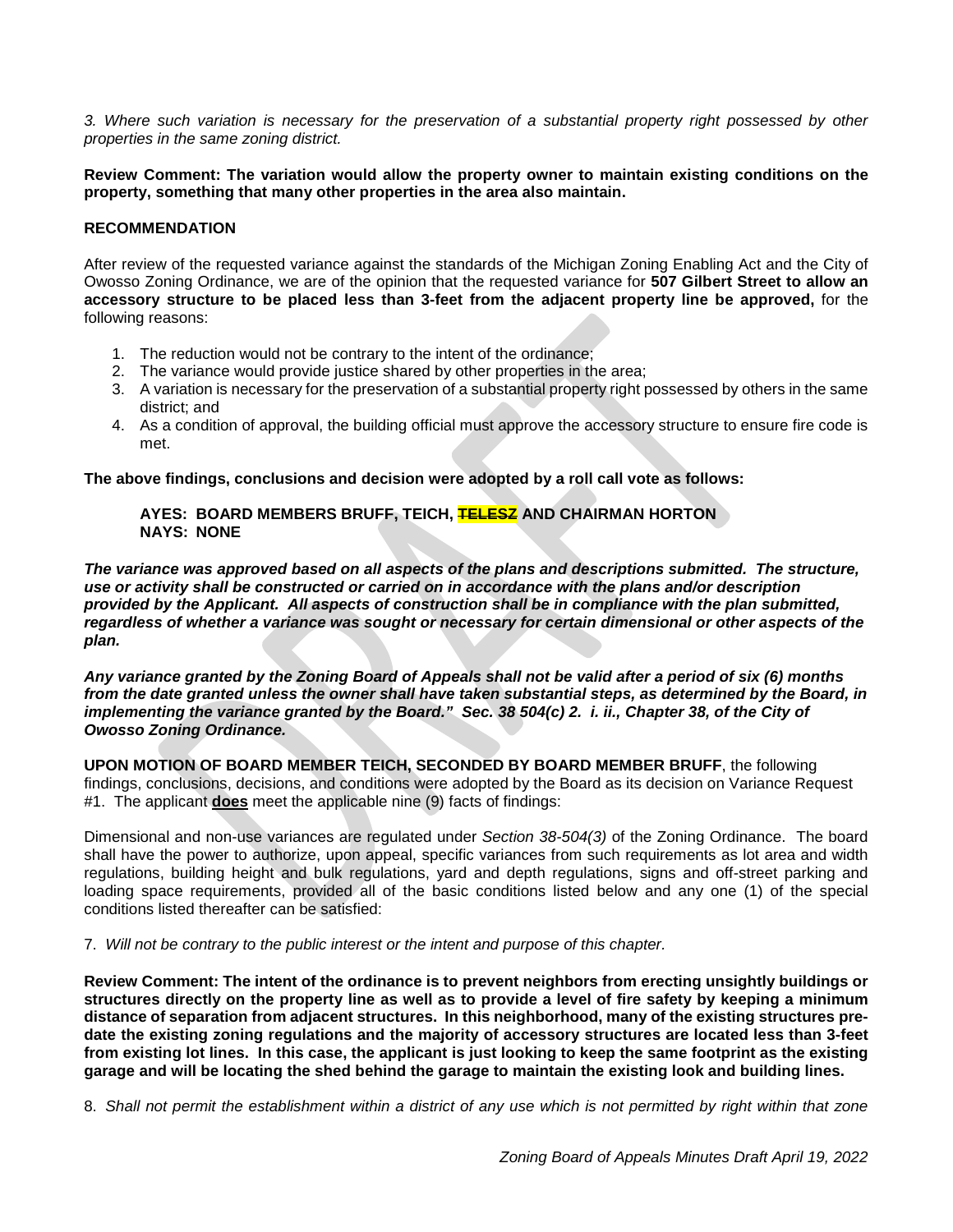*district, or any use or dimensional variance for which a conditional use permit or a temporary use permit is required.*

# **Review Comment: The use is a permitted accessory use within the R-1 District.**

9. *Is one that is unique and not shared by others.*

# **Review Comment: This condition is applied across the community and is not unique to this property.**

10. *Will relate only to the property that is under control of the applicant.*

## **Review Comment: The variance will only relate to the property under the control of the applicant.**

11. *Is applicable whether compliance with the strict letter of the restrictions governing area, setbacks, frontage, height, bulk or density would unreasonably prevent the owner from using the property for a permitted purpose or would render conformity with such restrictions unnecessarily burdensome.*

**Review Comment: The strict letter of the law will not prevent the owner of the property from reasonably using the property, and it would not be unnecessarily burdensome to comply.**

12. *Was not created by action of the applicant (i.e. that it was not self-created).*

**Review Comment: while the need for the variance is self-created, the owner is only trying to maintain the existing condition on the property which pre-dates the existing ordinance.** 

7. Will not impair an adequate supply of light and air to adjacent property or unreasonably increase congestion of *public streets or increase the danger of fire or endanger the public safety.*

**Review Comment: The variance would not impair the supply of light or air to adjacent properties, create unreasonable congestion or endanger the public. It should be noted though that if the variance is approved, the applicant will need to ensure the building is fire rated and approved by the City Building Official to ensure there will be no fire issues for the adjacent property.**

*8. Will not cause a substantial adverse effect upon property values in the immediate vicinity or in the district which the property of the applicant is located.* 

**Review Comment: The variance would not impact property values in the immediate vicinity.**

*9. Is applicable whether a grant of the variance would be applied for would do substantial justice to the applicant as well as to other property owners in the area, or whether a lesser relaxation than that applied for would give substantial relief to the owner of the property involved and be more consistent with justice to other property owners.* 

**Review Comment: Applying a lesser variance would possibly provide justice to the property owner, however other properties in the area have the same conditions with their accessory structures being less than 3 feet from adjacent property lines.** 

**Special Conditions - When all of the foregoing basic conditions can be satisfied, a variance may be granted when any one (1) of the following special conditions can be clearly demonstrated:**

*1. Where there are practical difficulties or unnecessary hardships which prevent carrying out the strict letter of this chapter. These hardships or difficulties shall not be deemed economic but shall be evaluated in terms of the use of a particular piece of land.* 

**Review Comment: It is our opinion that a practical difficulty or unnecessary hardship would exist by meeting the strict letter of the code.**

*2. Where there are exceptional or extraordinary circumstances or physical conditions such as narrowness,*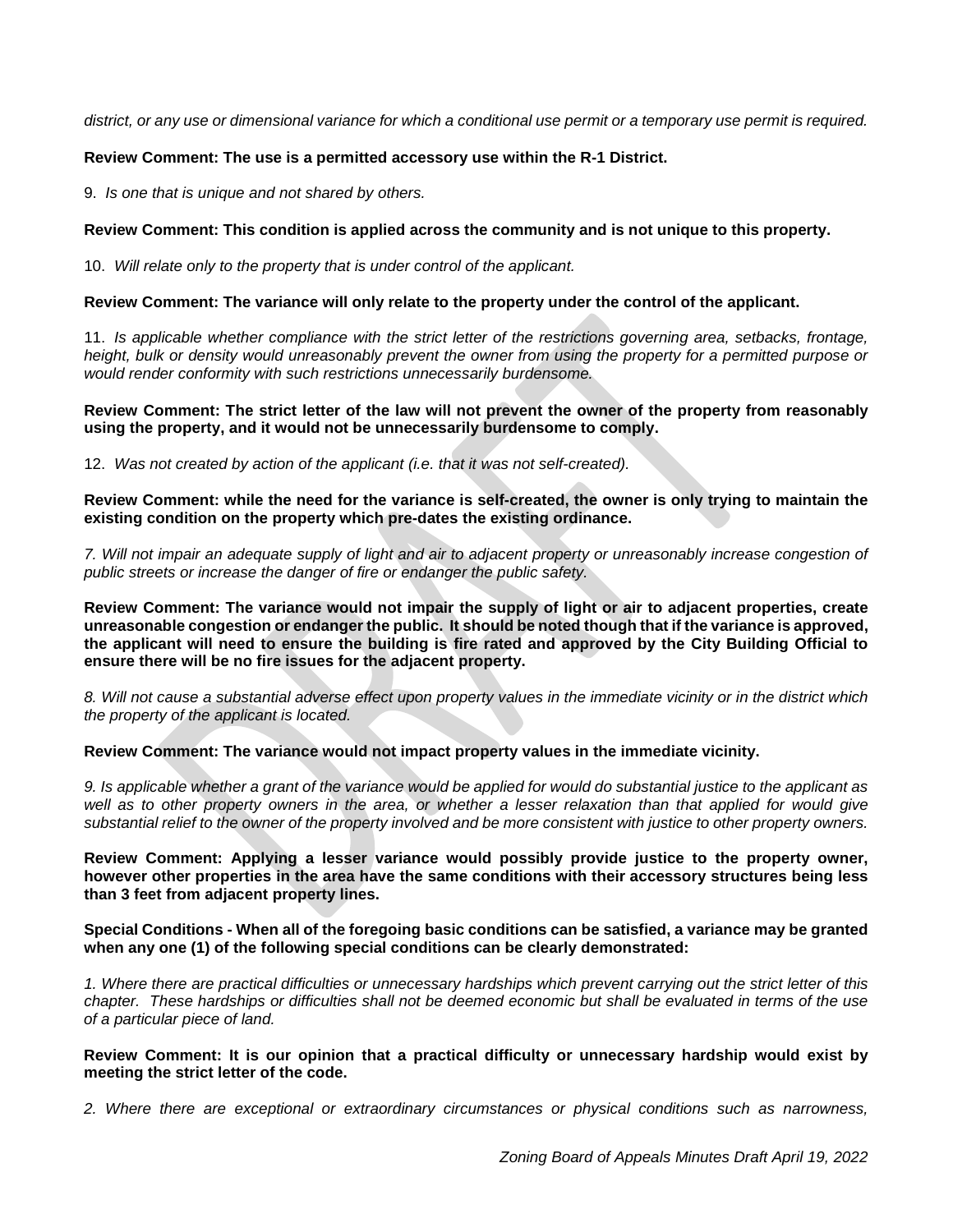shallowness, shape, or topography of the property involved, or to the intended use of the property, that do not *generally apply to other property or uses in the same zoning district.* 

# **Review Comment: There appear to be no exceptional or extraordinary circumstances or physical conditions with this property that do not generally apply to other properties in the same district**

*3. Where such variation is necessary for the preservation of a substantial property right possessed by other properties in the same zoning district.*

**Review Comment: The variation would allow the property owner to maintain existing conditions on the property, something that many other properties in the area also maintain.**

# **RECOMMENDATION**

After review of the requested variance against the standards of the Michigan Zoning Enabling Act and the City of Owosso Zoning Ordinance, we are of the opinion that the requested variance for **507 Gilbert Street to allow an accessory structure to be placed less than 10-feet from the home be approved,** for the following reasons:

- 1. The reduction would not be contrary to the intent of the ordinance;
- 2. The variance would provide justice shared by other properties in the area;
- 3. A variation is necessary for the preservation of a substantial property right possessed by others in the same district; and
- 4. As a condition of approval, the building official must approve the accessory structure to ensure fire code is met.

**The above findings, conclusions and decision were adopted by a roll call vote as follows:** 

# **AYES: BOARD MEMBERS BRUFF, TEICH, TELESZ AND CHAIRMAN HORTON NAYS: NONE**

*The variance was approved based on all aspects of the plans and descriptions submitted. The structure, use or activity shall be constructed or carried on in accordance with the plans and/or description provided by the Applicant. All aspects of construction shall be in compliance with the plan submitted, regardless of whether a variance was sought or necessary for certain dimensional or other aspects of the plan.* 

*Any variance granted by the Zoning Board of Appeals shall not be valid after a period of six (6) months from the date granted unless the owner shall have taken substantial steps, as determined by the Board, in implementing the variance granted by the Board." Sec. 38 504(c) 2. i. ii., Chapter 38, of the City of Owosso Zoning Ordinance.*

OTHER BOARD BUSINESS: None

PUBLIC COMMENTS AND COMMUNICATIONS: None

#### **ADJOURNMENT:**

**MOTION BY BOARD MEMBER BRUFF AND SUPPORTED BY BOARD MEMBER TEICH TO ADJOURN AT 10:27 A.M. UNTIL THE NEXT REGULARLY SCHEDULED MEETING ON TUESDAY, JULY 21, 2020, IF ANY REQUESTS ARE RECEIVED.**

**YEAS: ALL. MOTION CARRIED.**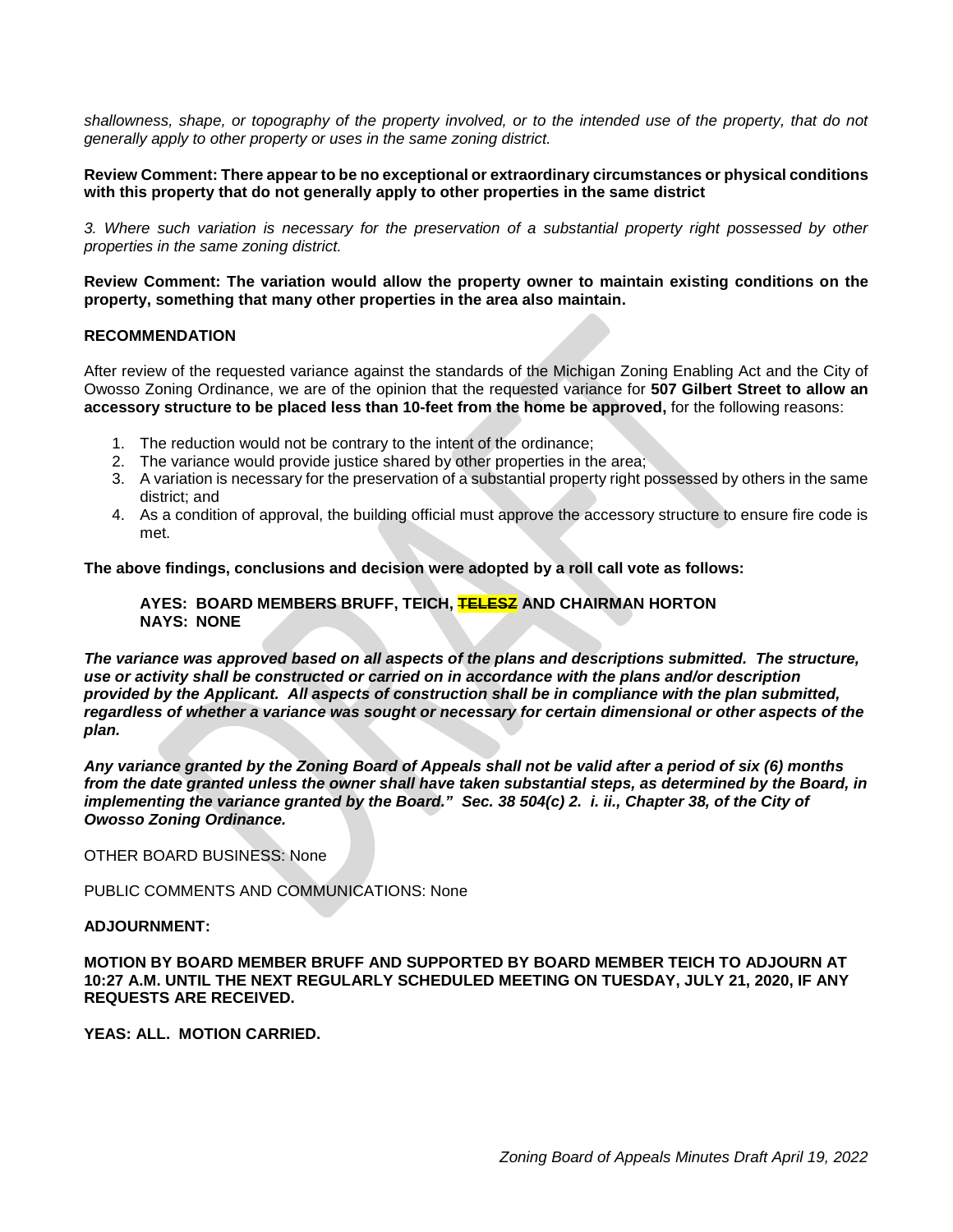# **REGULAR MEETING OF THE OWOSSO ZONING BOARD OF APPEALS AUGUST 17, 2021 AT 9:30 A.M.**

**CALL TO ORDER:** The meeting was called to order by Chairman Horton at 9:30 a.m.

**ROLL CALL:** Was taken by Tanya Buckelew.

**MEMBERS PRESENT:** Board Members Tom Taylor, Robert Teich, **Kent Telesz** and Chairman Randy Horton.

**MEMBERS ABSENT:** Vice-Chairman Christopher Eveleth, Board Member Matt Grubb

**OTHERS PRESENT:** Justin Sprague, CIB Planning,

**AGENDA:** 

**IT WAS MOVED BY BOARD MEMBER TEICH AND SUPPORTED BY BOARD MEMBER TAYLOR TO APPROVE THE AGENDA FOR THE AUGUST 17, 2021 REGULAR MEETING. YEAS: ALL. MOTION CARRIED.**

# **MINUTES:**

**IT WAS MOVED BY BOARD MEMBER TEICH AND SUPPORTED BY BOARD MEMBER TAYLOR TO APPROVE THE MINUTES OF JUNE 16, 2020 AS PRESENTED. YEAS: ALL. MOTION CARRIED.**

**OLD BUSINESS: -** None

**NEW BUSINESS:**

**1. SELECTION OF OFFICERS – CHAIRMAN, VICE-CHAIR, SECRETARY** 

**IT WAS MOVED BY BOARD MEMBER TELESZ TEICH AND SUPPORTED BY BOARD MEMBER TAYLOR TO APPOINT RANDY HORTON AS CHAIRMAN, CHRISTOPHER EVELETH AS VICE-CHAIR AND MATTHEW GRUBB AS SECRETARY.**

# **PUBLIC HEARINGS**:

| 1. | <b>APPLICANT:</b>          | JANIE & KEVIN YEAGER                   |
|----|----------------------------|----------------------------------------|
|    | <b>LOCATION OF APPEAL:</b> | 612 W STEWART STREET, Owosso, MI 48867 |
|    | <b>PARCEL NUMBER:</b>      | 050-673-006-011-00                     |
|    | <b>PROPERTY ZONING:</b>    | R-1, ONE-FAMILY RESIDENTIAL DISTRICT   |
|    | CASE #:                    | P <sub>2021</sub> -011                 |

Chairman Horton opened the Public Hearing at 9:35 am.

Received a phone call from Thomas Brewer of 610 W. Stewart Street and stated he had no objections to the variance.

Janie and Kevin Yeager stated the purpose of the variance request. When they bought the house in 2020, there was already a 4' high privacy fence close to the sidewalk. They stated the 8' sections near the driveway would be brought in to have driveway clearance.

# **REVIEW COMMENTS:**

# **1. Will not be contrary to the public interest or the intent and purpose of this chapter.**

Review Comment: The applicant is proposing to replace the existing fence which is too close to the right-ofway according to ordinance. The fence is required to be at least 19 feet from the public right-of-way in a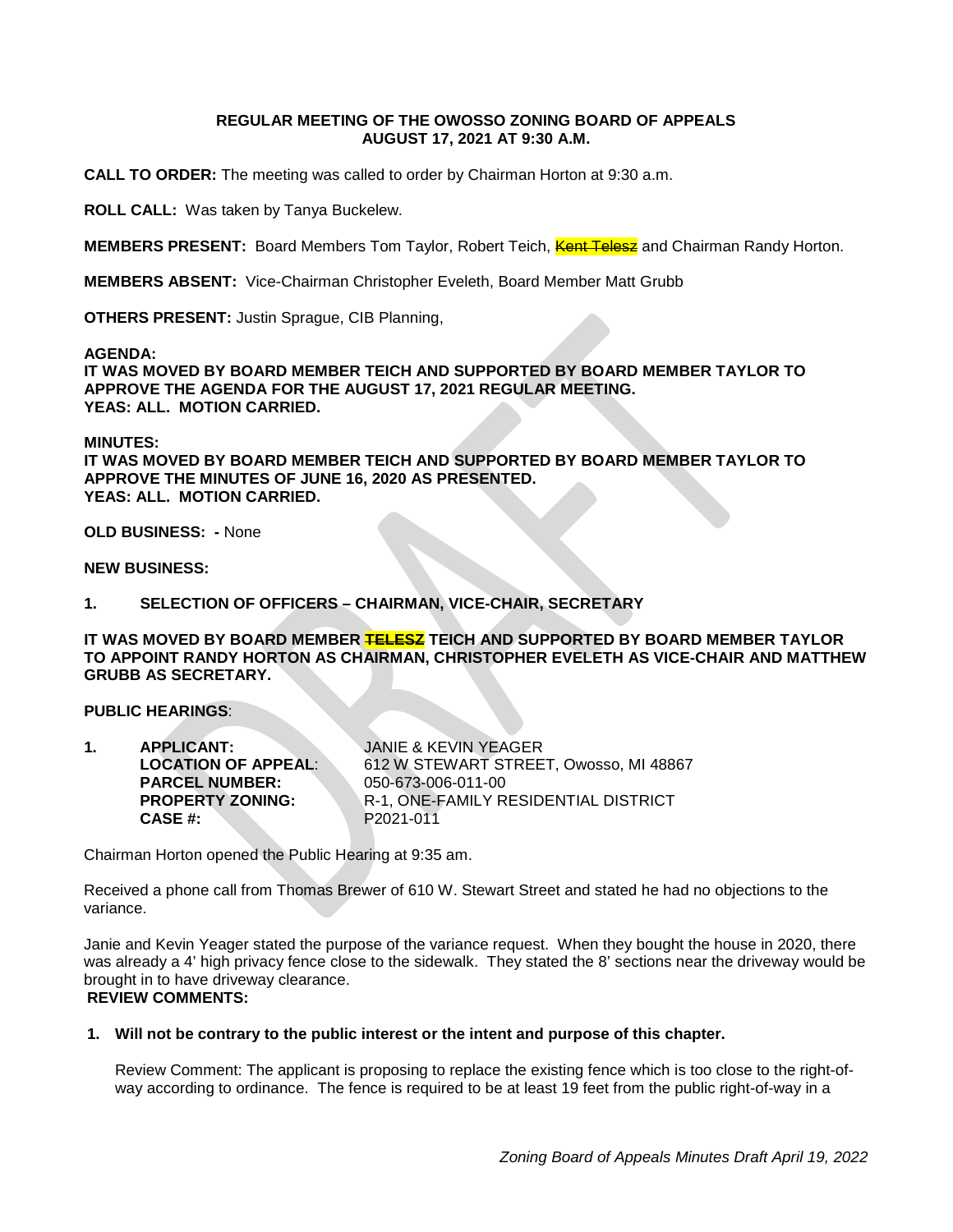front yard, which this lot is a corner lot placing the existing fence in the front yard. Since the fence will not add height and will comply otherwise, it is found that this will not be contrary to the intent of the chapter.

# **2. Shall not permit the establishment within a district of any use which is not permitted by right within that zone district, or any use or dimensional variance for which a conditional use permit or a temporary use permit is required.**

Review Comment: The use is a permitted use within the R-1 District.

#### **3. Is one that is unique and not shared by others.**

Review Comment: This condition is applied across the community and is not unique to this property. In fact, there are a number of properties similarly situated adjacent and near this property with existing nonconforming fences.

# **4. Will relate only to the property that is under control of the applicant.**

Review Comment: The variance will only relate to the property under the control of the applicant.

**5. Is applicable whether compliance with the strict letter of the restrictions governing area, setbacks, frontage, height, bulk or density would unreasonably prevent the owner from using the property for a permitted purpose or would render conformity with such restrictions unnecessarily burdensome.**

Review Comment: The strict letter of the law will not prevent the owner of the property from reasonably using the property, and it would not be unnecessarily burdensome to comply.

#### **6. Was not created by action of the applicant (i.e. that it was not self-created).**

Review Comment: while the need for the variance is self-created, the owner is only trying to maintain the existing condition on the property by replacing the fence, which pre-dates the existing ordinance.

#### **7. Will not impair an adequate supply of light and air to adjacent property or unreasonably increase congestion of public streets or increase the danger of fire or endanger the public safety.**

Review Comment: The variance would not impair the supply of light or air to adjacent properties, create unreasonable congestion or endanger the public.

## **8. Will not cause a substantial adverse effect upon property values in the immediate vicinity or in the district which the property of the applicant is located.**

Review Comment: The variance would not impact property values in the immediate vicinity.

## **9. Is applicable whether a grant of the variance would be applied for would do substantial justice to the applicant as well as to other property owners in the area, or whether a lesser relaxation than that applied for would give substantial relief to the owner of the property involved and be more consistent with justice to other property owners.**

Review Comment: Applying a lesser variance would possibly provide justice to the property owner, however other properties in the area have the same conditions with their fences being less than 19 feet from adjacent rights-of-way.

**Special Conditions - When all of the foregoing basic conditions can be satisfied, a variance may be granted when any one (1) of the following special conditions can be clearly demonstrated:**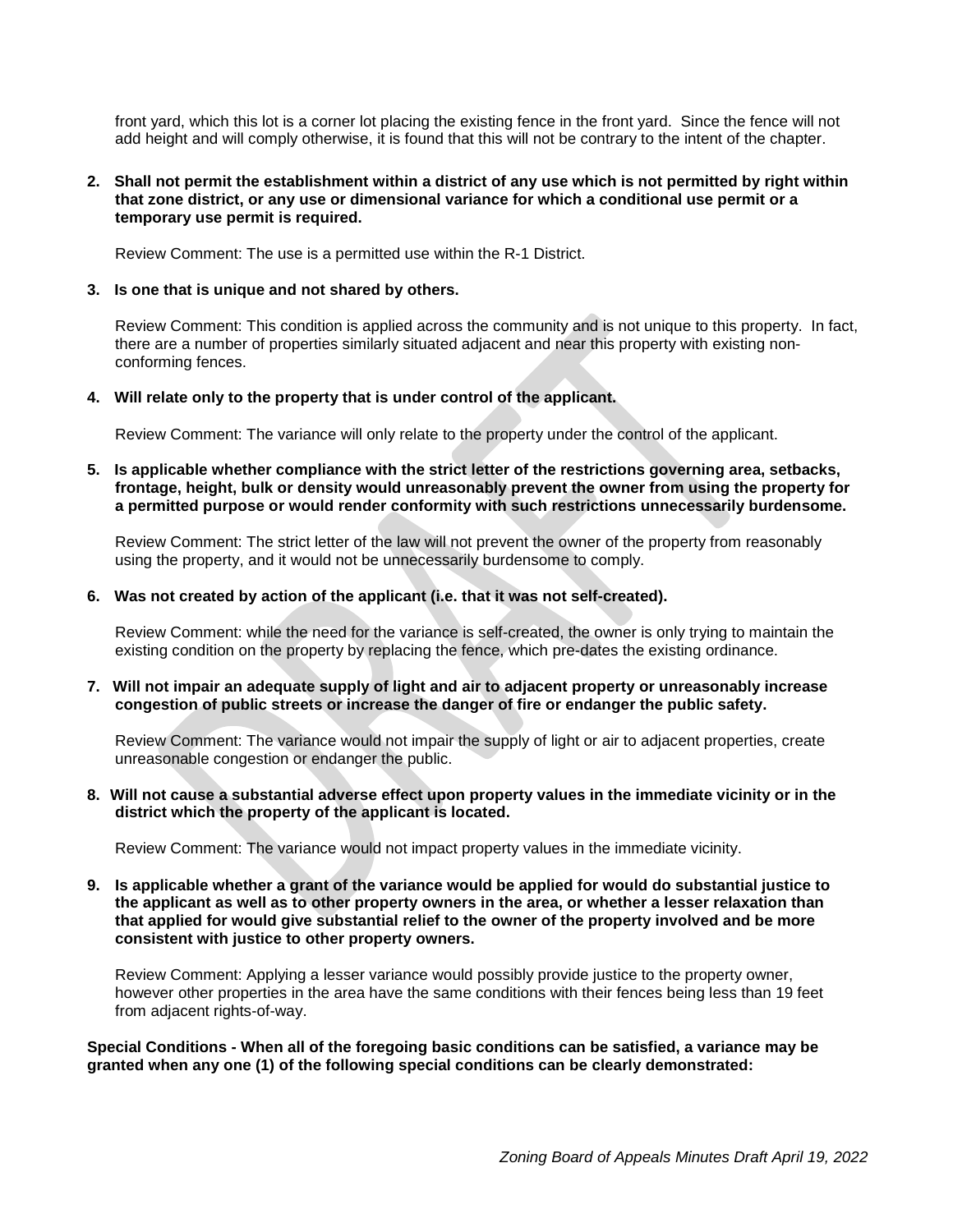**1. Where there are practical difficulties or unnecessary hardships which prevent carrying out the strict letter of this chapter. These hardships or difficulties shall not be deemed economic but shall be evaluated in terms of the use of a particular piece of land.**

Review Comment: It is our opinion that a practical difficulty or unnecessary hardship would not exist by meeting the strict letter of the code.

**2. Where there are exceptional or extraordinary circumstances or physical conditions such as narrowness, shallowness, shape, or topography of the property involved, or to the intended use of the property, that do not generally apply to other property or uses in the same zoning district.**

Review Comment: There appear to be no exceptional or extraordinary circumstances or physical conditions with this property that do not generally apply to other properties in the same district

**3. Where such variation is necessary for the preservation of a substantial property right possessed by other properties in the same zoning district.**

Review Comment: The variation would allow the property owner to maintain existing conditions on the property, something that many other properties in the area also maintain.

# **RECOMMENDATION**

**After review of the requested variance against the standards of the Michigan Zoning Enabling Act and the City of Owosso Zoning Ordinance, we are of the opinion that the requested variance for 612 W Stewart Street to allow the replacement of an existing fence, less than 19-feet from a right-of-way, be approved, for the following reasons:**

- **1. The replacement would not be contrary to the intent of the ordinance;**
- **2. The variance would provide justice shared by other properties in the area;**
- **3. A variation is necessary for the preservation of a substantial property right possessed by others in the same district**

## **IT WAS MOVED BY BOARD MEMBER TELESZ TAYLOR AND SUPPORTED BY BOARD MEMBER TEICH TO ALLOW THE REPLACEMENT OF AN EXISTING FENCE, LESS THAN 19 FEET FROM A RIGHT-OF-WAY BE APPROVED AS RECOMMENDED BY THE CITY PLANNER.**

**AYES: BOARD MEMBERS TAYLOR, TEICH, TELESZ AND CHAIRMAN HORTON. NAYS: NONE RCV MOTION CARRIED**

2. **APPLICANT:** DEAN GAFFNER<br>**LOCATION OF APPEAL:** 1225 W STEWAR 1225 W STEWART STREET, Owosso, MI 48867 **PARCEL NUMBERS:** 050-606-001-016-00 **PROPERTY ZONING:** B-1, LOCAL BUSINESS DISTRICT CASE #: P2021-013

Dena Gaffner, Owner and Chandler Buck, Employee spoke about the need for a fenced in area for towing and storage of vehicles.

Justin Sprague comments:

The applicant property is located at 1225 Stewart and is an existing auto body repair shop which is a nonconforming use. The existing business has also been utilizing a vacant lot across Stewart Street to park customer vehicles either in the que to be repaired or waiting for customer pickup.

The applicant initially wanted to fence the vacant lot but was not permitted as that would be an expansion of the non-conforming lot. The applicant in now proposing to fence a portion of the existing lot with the business to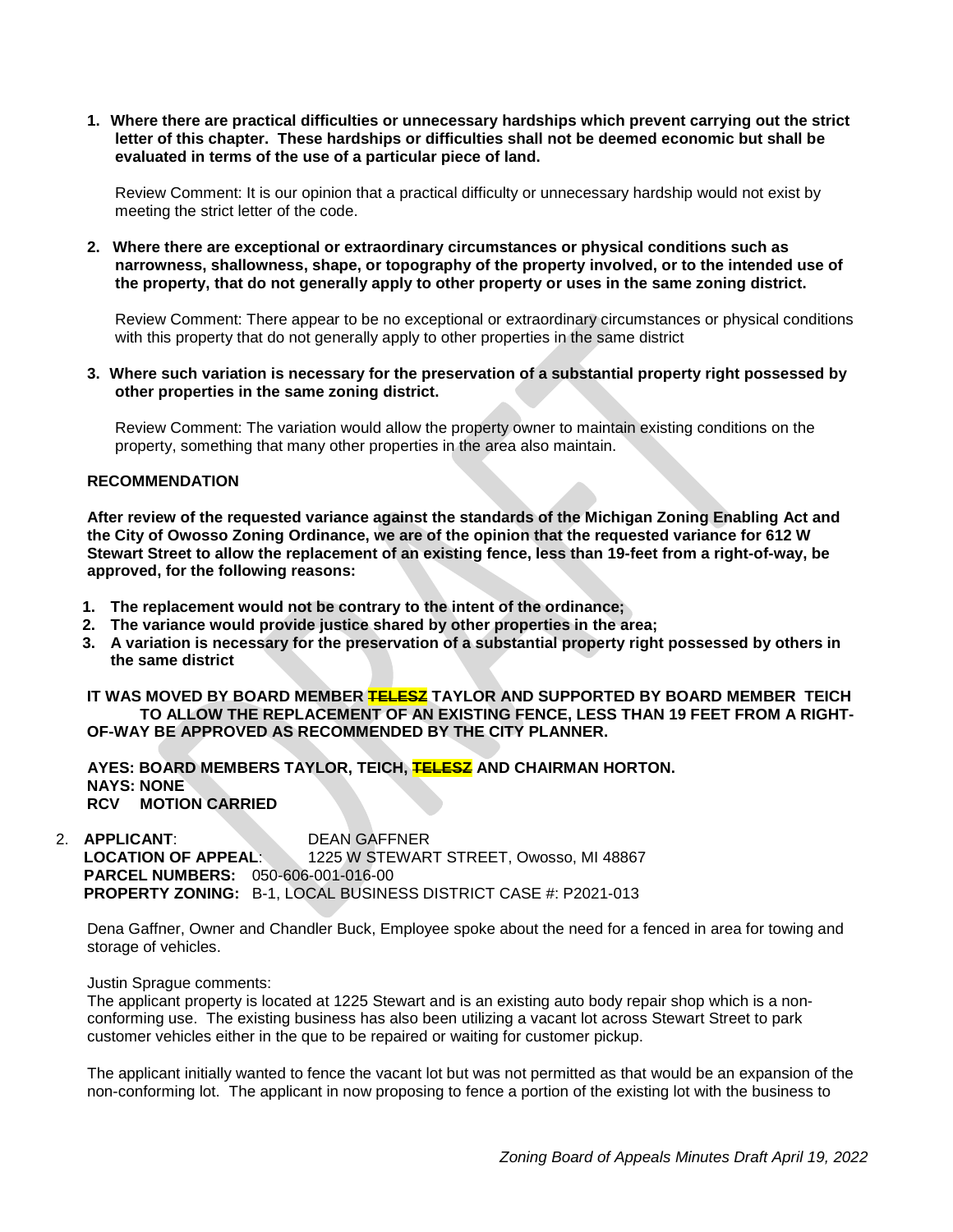secure customer vehicles and screen parking on the site. The subject property is zoned B-1, Local Business District where this use is a non-conforming use.

Justin Horvath, SEDP, spoke in favor of the variance and support for the business.

# **REVIEW COMMENTS**

#### **1. Will not be contrary to the public interest or the intent and purpose of this chapter.**

Review Comment: The applicant is proposing to add screening fence which is too close to the right-of-way according to ordinance. The fence is required to be at least 19 feet from the public right-of-way in a front yard, which this lot is a corner lot placing the existing fence in the front yard. Since the fence will prevent an expansion of a non-conforming use on a vacant lot, it is found that this will not be contrary to the intent of the chapter.

**2. Shall not permit the establishment within a district of any use which is not permitted by right within that zone district, or any use or dimensional variance for which a conditional use permit or a temporary use permit is required.**

Review Comment: The use is a legal non-conforming use within the B-1 District.

#### **3. Is one that is unique and not shared by others.**

Review Comment: This condition is applied across the community and is not unique to this property. In fact, there are a number of properties similarly situated adjacent and near this property with existing nonconforming fences.

# **4. Will relate only to the property that is under control of the applicant.**

Review Comment: The variance will only relate to the property under the control of the applicant.

**5. Is applicable whether compliance with the strict letter of the restrictions governing area, setbacks, frontage, height, bulk or density would unreasonably prevent the owner from using the property for a permitted purpose or would render conformity with such restrictions unnecessarily burdensome.**

Review Comment: The strict letter of the law will not prevent the owner of the property from reasonably using the property, but would be unnecessarily burdensome to comply.

# **6. Was not created by action of the applicant (i.e. that it was not self-created).**

Review Comment: while the need for the variance is self-created, the owner is only trying to improve the existing condition on the property for both the community as well as improve the security of customer vehicles.

# **7. Will not impair an adequate supply of light and air to adjacent property or unreasonably increase congestion of public streets or increase the danger of fire or endanger the public safety.**

Review Comment: The variance would not impair the supply of light or air to adjacent properties, create unreasonable congestion or endanger the public.

**8. Will not cause a substantial adverse effect upon property values in the immediate vicinity or in the district which the property of the applicant is located.**

Review Comment: The variance would not impact property values in the immediate vicinity.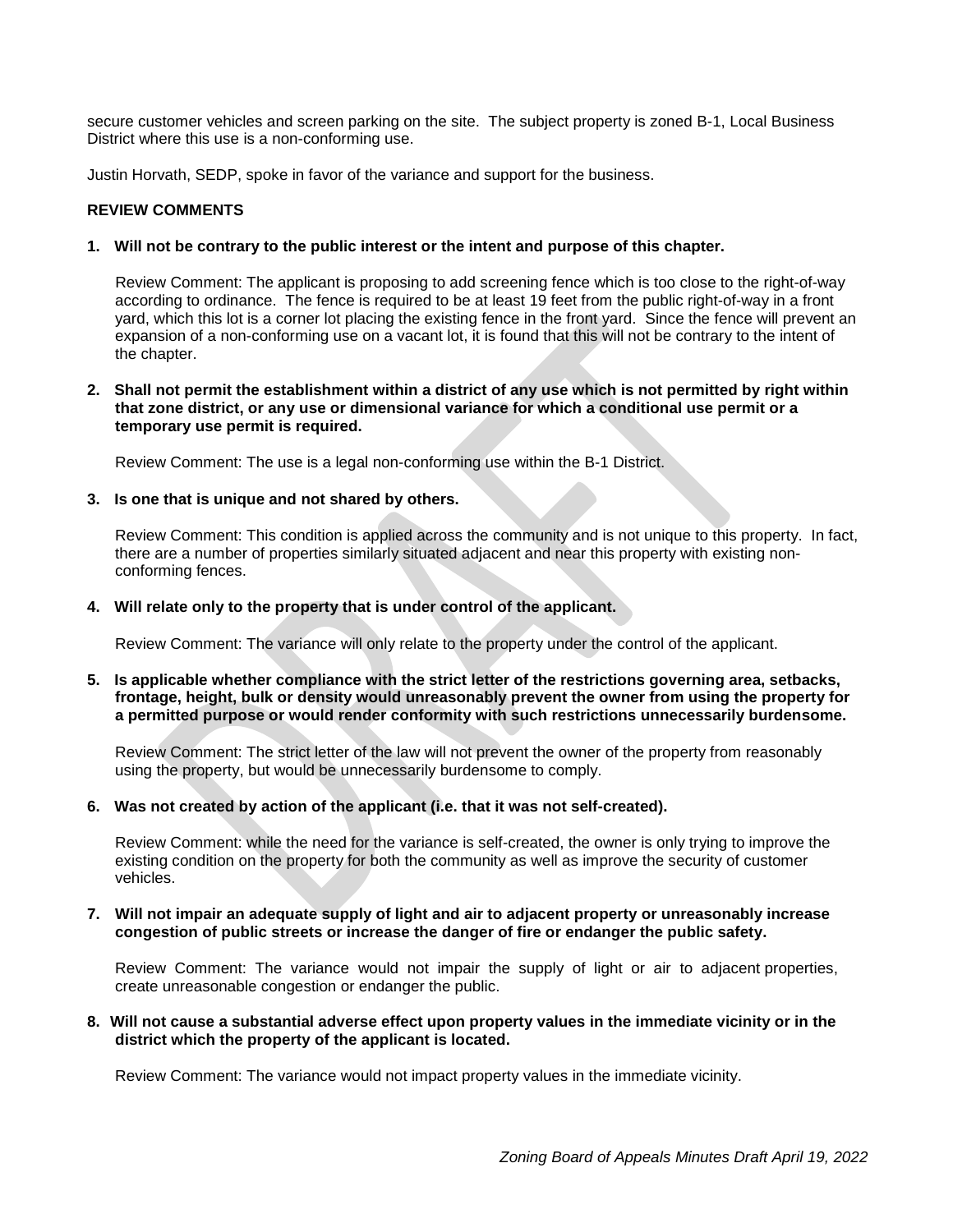**9. Is applicable whether a grant of the variance would be applied for would do substantial justice to the applicant as well as to other property owners in the area, or whether a lesser relaxation than that applied for would give substantial relief to the owner of the property involved and be more consistent with justice to other property owners.**

Review Comment: Applying a lesser variance would possibly provide justice to the property owner, however other properties in the area have the same conditions with their fences being less than 19 feet from adjacent rights-of-way.

**Special Conditions - When all of the foregoing basic conditions can be satisfied, a variance may be granted when any one (1) of the following special conditions can be clearly demonstrated:**

**1. Where there are practical difficulties or unnecessary hardships which prevent carrying out the strict letter of this chapter. These hardships or difficulties shall not be deemed economic but shall be evaluated in terms of the use of a particular piece of land.**

Review Comment: It is our opinion that a practical difficulty or unnecessary hardship would not exist by meeting the strict letter of the code.

**2. Where there are exceptional or extraordinary circumstances or physical conditions such as narrowness, shallowness, shape, or topography of the property involved, or to the intended use of the property, that do not generally apply to other property or uses in the same zoning district.**

Review Comment: There appear to be no exceptional or extraordinary circumstances or physical conditions with this property that do not generally apply to other properties in the same district

**3. Where such variation is necessary for the preservation of a substantial property right possessed by other properties in the same zoning district.**

Review Comment: The variation would allow the property owner to improve existing conditions on the property as well as prevent the expansion of an existing non-conforming use of a vacant lot.

# **RECOMMENDATION**

**After review of the requested variance against the standards of the Michigan Zoning Enabling Act and the City of Owosso Zoning Ordinance, we are of the opinion that the requested variance for 1225 Stewart Street to allow the replacement of an existing fence, less than 19-feet from a right-of-way, be approved, for the following reasons:**

- 1. The replacement would not be contrary to the intent of the ordinance;
- 2. The variance would provide justice shared by other properties in the area;
- 3. A variation is necessary for the preservation of a substantial property right possessed by others in the same district
- 4. Fence is required to be maintained in high quality

# **IT WAS MOVED BY BOARD MEMBER TEICH AND SUPPORTED BY BOARD MEMBER TELESZ TAYLOR TO ALLOW A NEW FENCE, LESS THAN 19-FEET FROM THE RIGHT-OF-WAY BE APPROVED AS RECOMMENDED BY THE CITY PLANNER.**

**AYES: BOARD MEMBERS TAYLOR, TEICH, TELESZ AND CHAIRMAN HORTON. NAYS: NONE RCV MOTION CARRIED**

**OTHER BOARD BUSINESS:** Board member Telesz discussed 229 S. Cedar Street and violations of variance. ALL in agreement to enforce conditions provided in variance. Will need to revoke variance if conditions not met.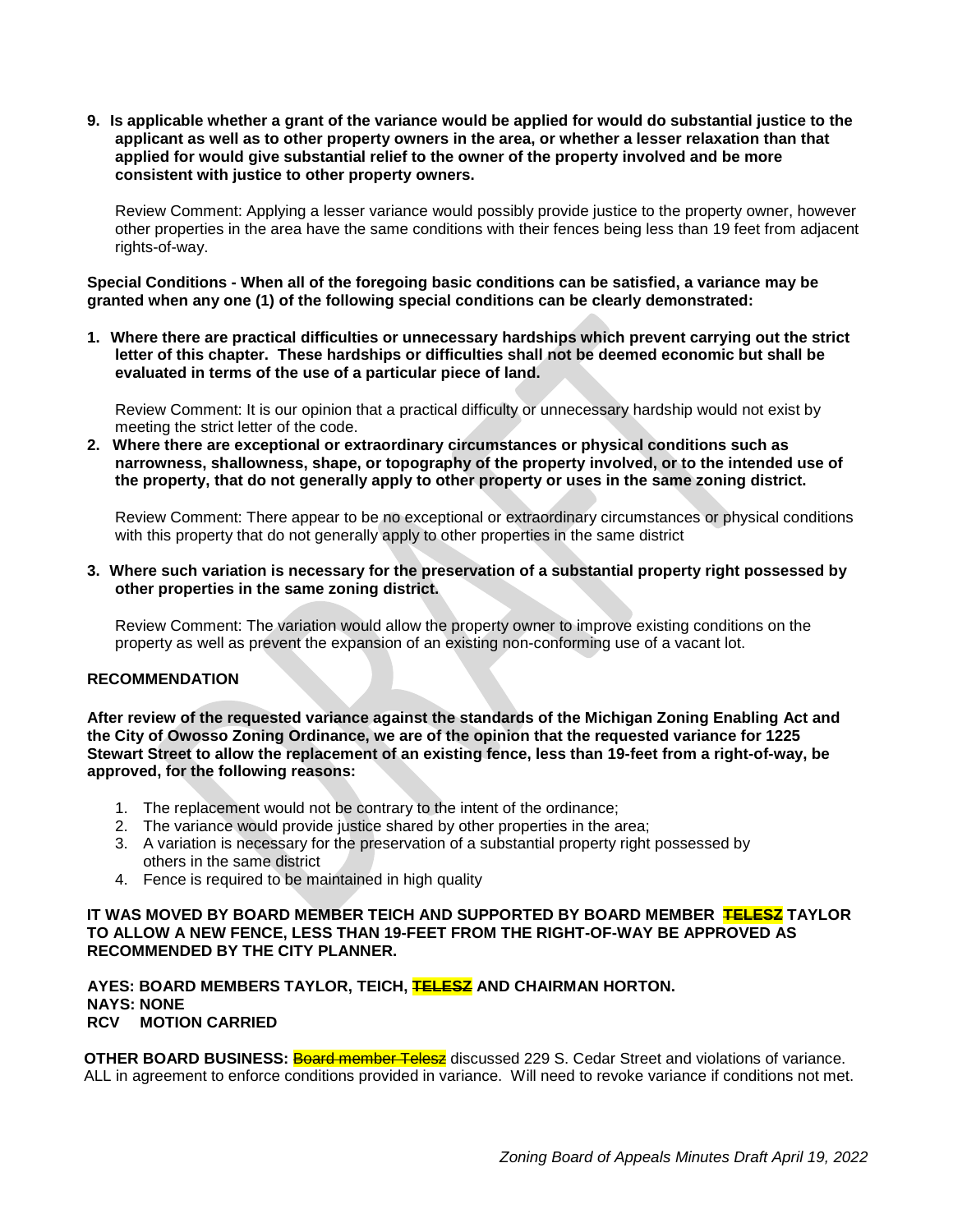# **PUBLIC COMMENTS AND COMMUNICATIONS:** None

#### **ADJOURNMENT:**

**IT WAS MOVED BY BOARD MEMBER TELESZ TEICH AND SUPPORTED BY BOARD MEMBER TAYLOR TO ADJOURN THE MEETING AT 10:05 A.M. UNTIL THE NEXT REGULARLY SCHEDULED MEETING ON TUESDAY, SEPTEMBER 21, 2021.** 

**YEAS: ALL. MOTION CARRIED.**

#### *MINUTES OF APRIL 19, 2022 ZONING BOARD OF APPEALS MEETING CONTINUED:*

**OLD BUSINESS: NONE SELECTION OF OFFICERS: DUE AUGUST 2022 NEW BUSINESS:** 

**PUBLIC HEARINGS**:

| 1. APPLICANT:           | SAGINAW SHIAWASSEE HABITAT FOR HUMANITY                    |
|-------------------------|------------------------------------------------------------|
|                         | LOCATION OF APPEAL: 701 S PARK STREET, Owosso, MI 48867    |
| <b>PARCEL NUMBER:</b>   | 050-652-004-008-00                                         |
| <b>PROPERTY ZONING:</b> | R-1, ONE-FAMILY RESIDENTIAL DISTRICT                       |
| CASE #:                 | P2022-005                                                  |
|                         |                                                            |
| 2. APPLICANT:           | SAGINAW SHIAWASSEE HABITAT FOR HUMANITY                    |
|                         | LOCATION OF APPEAL: 702 S SAGINAW STREET, Owosso, MI 48867 |
| <b>PARCEL NUMBERS:</b>  | 050-652-004-010-00                                         |
| <b>PROPERTY ZONING:</b> | R-1, ONE-FAMILY RESIDENTIAL DISTRICT                       |
| CASE #:                 | P2022-005                                                  |

Chairman Horton offered the floor to Charlie Wargel with Habitat for Humanity, to speak on the pending construction.

Mr. Charlie Wargel, explained a construction plan of building six homes in three years; with the intent of completing one in 2022. Briefly described the size of the homes and the importance of the front porches to "create communities". He also offered the design plans for anyone interested to review. **Chairman Horton opened the Public Hearing at 9:36 am.** 

Tom Brown of 802 S. Park Street asked if all the homes planned for construction would require variances, and how close the porches would be to the Right of Way.

Justin Sprague, CIB Planning explained the variances are only for 701 S. Park and 702 S. Saginaw because they are corner lots and that the porches would be 20 feet from the sidewalk instead of the 25 feet requirement.

#### **Chairman Horton closed the public hearing at 9:41 am.**

Justin Sprague, CIB, explained the following:

Dimensional and non-use variances are regulated under *Section 38-504(3)* of the Zoning Ordinance. The board shall have the power to authorize, upon appeal, specific variances from such requirements as lot area and width regulations, building height and bulk regulations, yard and depth regulations, signs and off-street parking and loading space requirements, provided all of the basic conditions listed below and any one (1) of the special conditions listed thereafter can be satisfied:

1. *Will not be contrary to the public interest or the intent and purpose of this chapter.*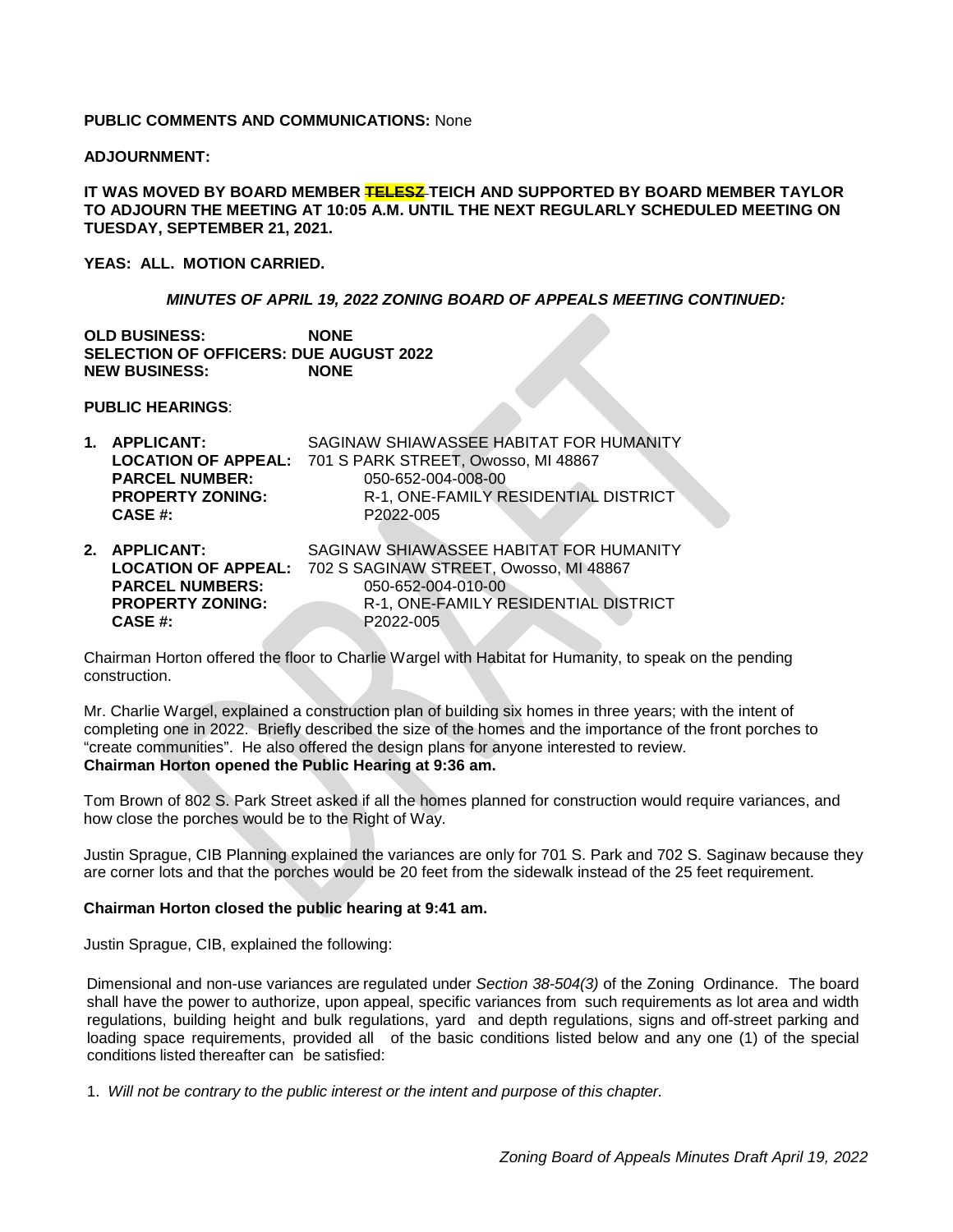**Review Comment: The applicant is proposing to develop new housing on vacant lots and would like to add front porches to the proposed homes. Since this is a residential area, the porch encroachments would not be contrary to the intent of the chapter or contrary to the public interest.**

1. Shall not permit the establishment within a district of any use which is not permitted by right within that zone district, or any use or dimensional variance for which a conditional use permit or a temporary use permit is *required.*

**Review Comment: The prosed use is a permitted use in the R-1 District.**

2. *Is one that is unique and not shared by others.*

**Review Comment: This condition is applied across the community and is not unique to this property. In fact, there are a number of properties similarly situated near these properties with existing nonconforming porches.**

3. *Will relate only to the property that is under control of the applicant.*

**Review Comment: The variance will only relate to the properties under the control of the applicant.**

4. *Is applicable whether compliance with the strict letter of the restrictions governing area, setbacks,* frontage, height, bulk or density would unreasonably prevent the owner from using the property for a permitted *purpose or would render conformity with such restrictions unnecessarily burdensome.*

**Review Comment: The strict letter of the law will not prevent the owner of the property from reasonably using the property, but would be unnecessarily burdensome to comply.**

5. *Was not created by action of the applicant (i.e. that it was not self-created).*

Review Comment: while the need for the variance is self-created, the owner is only trying to improve the **existing condition on the properties for both the community as well as improve the neighborhood.**

5. *Will not impair an adequate supply of light and air to adjacent property or unreasonably increase congestion of public streets or increase the danger of fire or endanger the public safety.*

**Review Comment: The variance would not impair the supply of light or air to adjacent properties, create unreasonable congestion or endanger the public.**

6. Will not cause a substantial adverse effect upon property values in the immediate vicinity or in the district which *the property of the applicant is located.*

**Review Comment: The variance would not negatively impact property values in the immediate vicinity, but would definitely improve property values in the area.**

9. Is applicable whether a grant of the variance would be applied for would do substantial justice to the applicant as well as to other property owners in the area, or whether a lesser relaxation than that applied for would give substantial relief to the owner of the property involved and be more consistent with justice to other property *owners.*

**Review Comment: Applying a lesser variance would possibly provide justice to the property owner, however other properties in the area have similar conditions especially on smaller corner lots with two front-yard requirements.**

**Special Conditions - When all of the foregoing basic conditions can be satisfied, a variance may be granted when anyone (1) of the following special conditions can be clearly demonstrated:**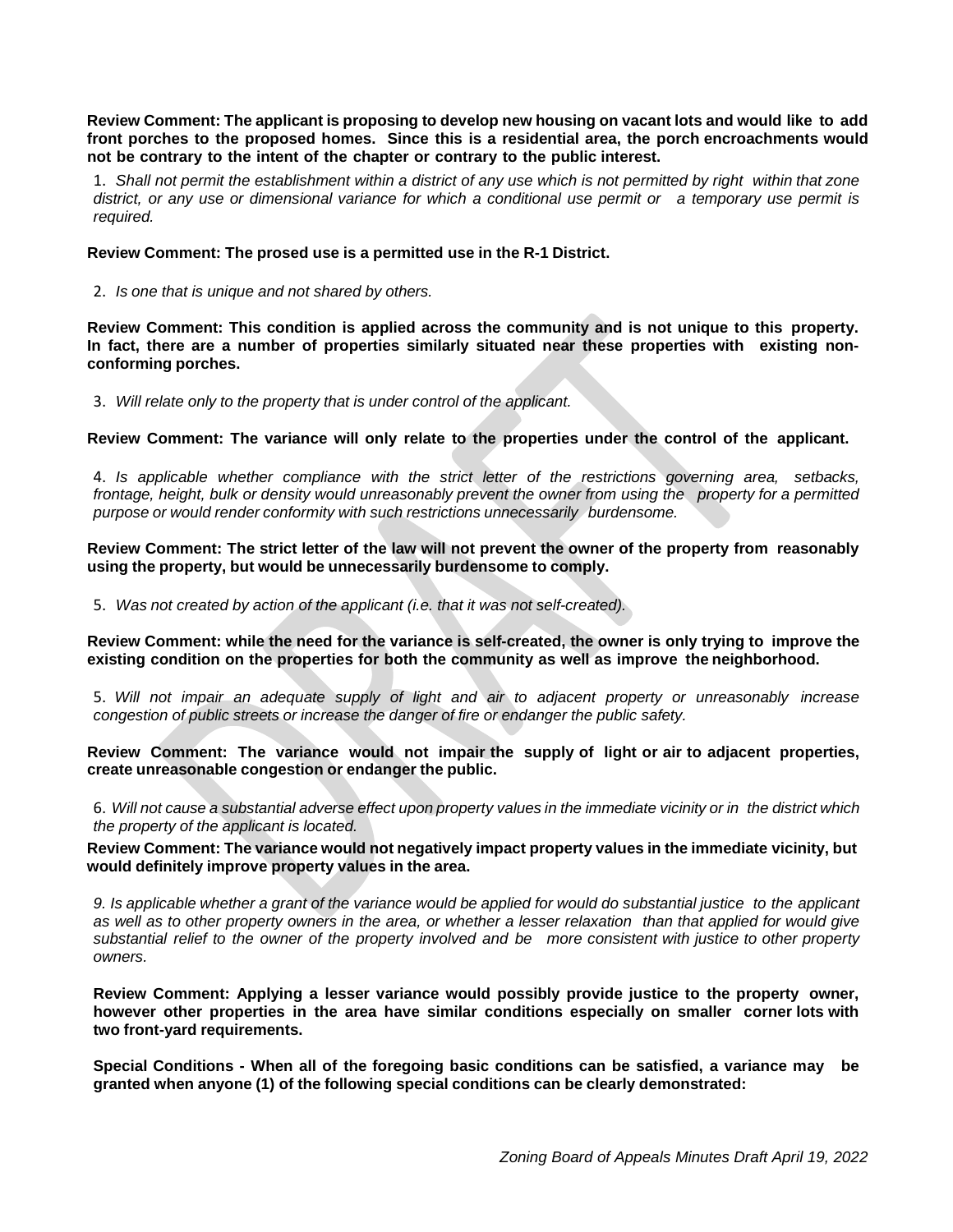1. *Where there are practical difficulties or unnecessary hardships which prevent carrying out the strict letter of* this chapter. These hardships or difficulties shall not be deemed economic but shall be evaluated in terms of the *use of a particular piece of land.*

#### **Review Comment: It is our opinion that a practical difficulty or unnecessary hardship would not exist by meeting the strict letter of the code.**

2. *Where there are exceptional or extraordinary circumstances or physical conditions such as narrowness,* shallowness, shape, or topography of the property involved, or to the intended use of the property, that do not *generally apply to other property or uses in the same zoning district.*

**Review Comment: There appear to be no exceptional or extraordinary circumstances or physical conditions with this property that do not generally apply to other properties in the same district**

3. *Where such variation is necessary for the preservation of a substantial property right possessed by other properties in the same zoning district.*

**Review Comment: The variation would allow the property owner to improve existing conditions on the properties.**

#### **RECOMMENDATION**

After review of the requested variance against the standards of the Michigan Zoning Enabling Act and the City of Owosso Zoning Ordinance, we are of the opinion that the requested variances for **701 S. Park Street and 702 S. Saginaw Street to allow an encroachment of 5-feet for the purpose of adding porches to proposed new houses on corner lots, be approved,** for the following reasons:

- 1. The encroachments would not be contrary to the intent of the ordinance;
- 2. The variance would provide justice shared by other properties in the area;
- 3. A variation is necessary for the preservation of a substantial property right possessed by others in the same district

**MOTION BY VICE-CHAIR EVELETH, SECONDED BY BOARD MEMBER TAYLOR TO APPROVE THE REQUESTED VARIANCE FOR 701 S PARK STREET TO ALLOW AN ENCROACHMENT OF 5 FEET FOR THE PURPOSE OF ADDING A PORCH TO THE PROPOSED NEW HOME ON A CORNER LOT .**

#### **AYES: VICE-CHAIR EVELETH, SECRETARY GRUBB, BOARD MEMBER TAYLOR, TEICH AND CHAIRMAN HORTON. NAYS: NONE RCV MOTION CARRIED**

**MOTION BY VICE-CHAIR EVELETH, SECONDED BY BOARD MEMBER TAYLOR TO APPROVE THE REQUESTED VARIANCE FOR 702 S SAGINAW STREET TO ALLOW AN ENCROACHMENT OF 5 FEET FOR THE PURPOSE OF ADDING A PORCH TO THE PROPOSED NEW HOME ON A CORNER LOT .**

**AYES: SECRETARY GRUBB, BOARD MEMBER TAYLOR, TEICH, VICE-CHAIR EVELETH AND CHAIRMAN HORTON. NAYS: NONE RCV MOTION CARRIED**

**OTHER BOARD BUSINESS: NONE**

**PUBLIC COMMENTS AND COMMUNICATIONS: NONE**

**ADJOURNMENT:**